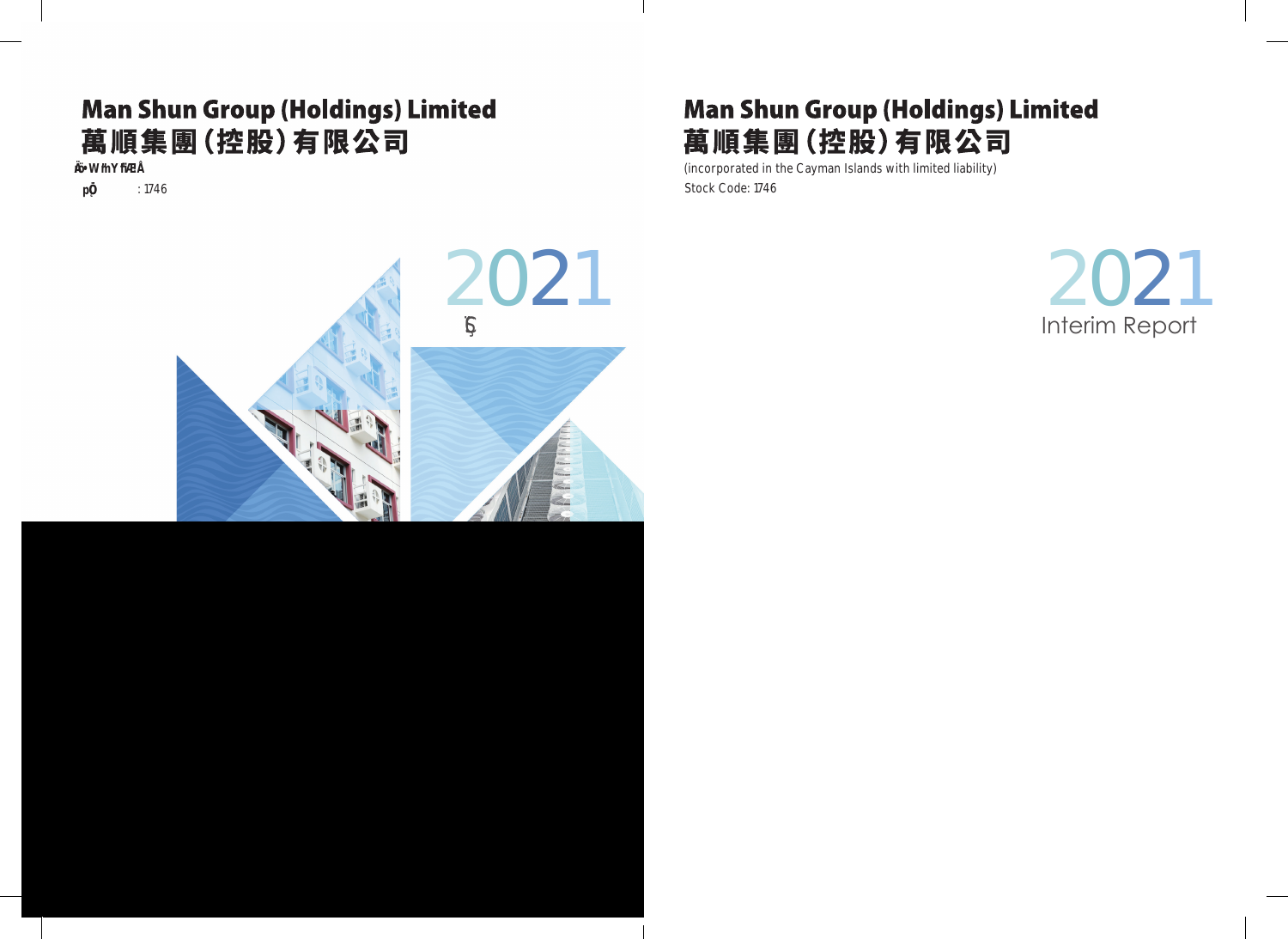Man Shun Group (Holdings) Limited # Interim Report 2021

# **CONTENTS**

- **CORPORATE INFORMATION**
- **CONDENSED CONSOLIDATED STATEMENT OF PROFIT OR LOSS AND OTHER COMPREHENSIVE INCOME**
- **CONDENSED CONSOLIDATED STATEMENT OF FINANCIAL POSITION**
- **CONDENSED CONSOLIDATED STATEMENT OF CHANGES IN EQUITY**
- **CONDENSED CONSOLIDATED STATEMENT OF CASH FLOWS**
- **NOTES TO THE CONDENSED CONSOLIDATED INTERIM FINANCIAL STATEMENTS**
- **MANAGEMENT DISCUSSION AND ANALYSIS**
- **OTHER INFORMATION**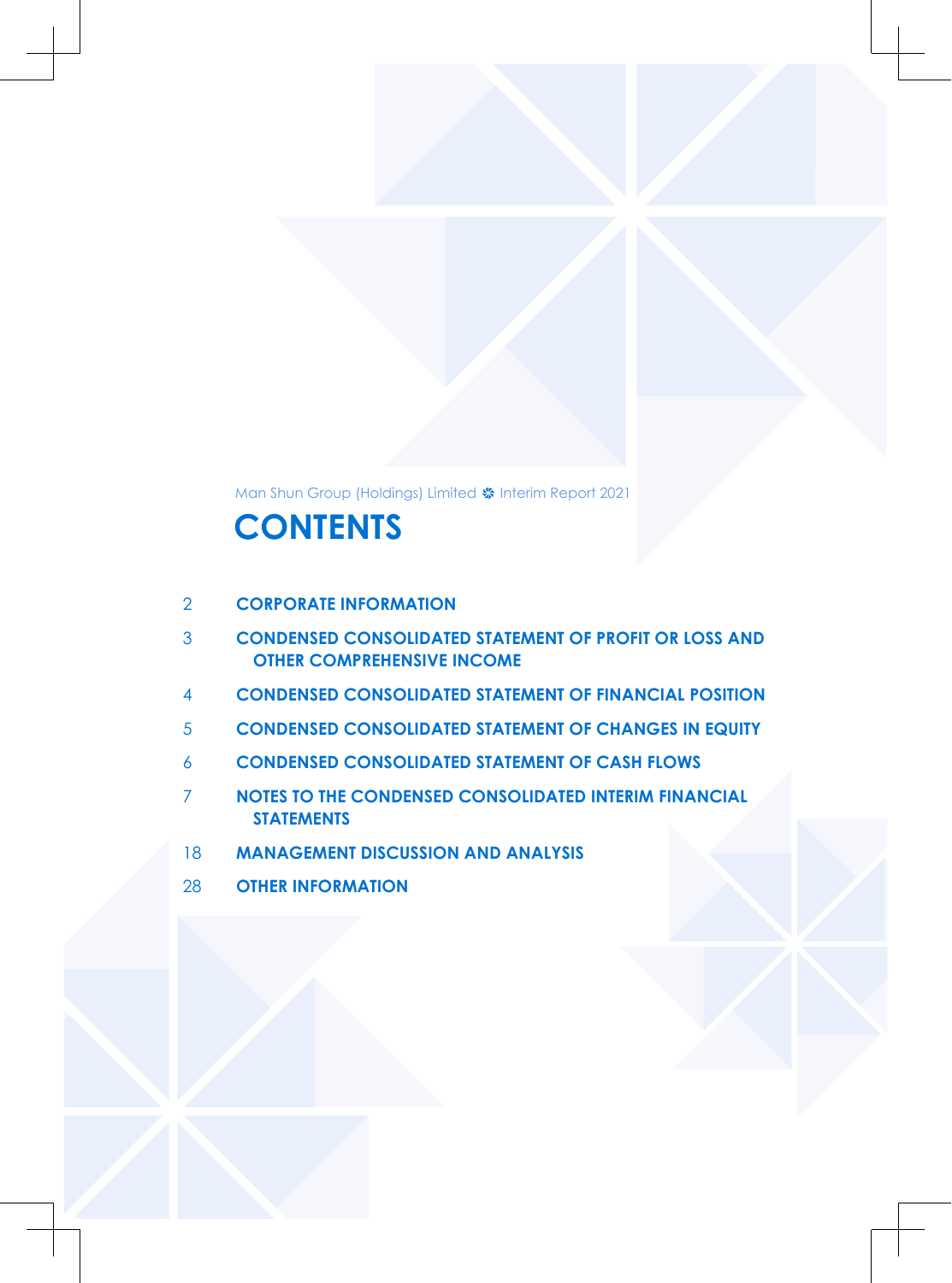# **CORPORATE INFORMATION**

#### BOARD OF DIRECTORS **Executive Directors**

Mr. CHEUNG Yuen Tung *(Chairman)* Mr. CHEUNG Yuen Chau

#### **Independent non-executive Directors**

Mr. PANG Kam Fai, Dickson Mr. LAW Chung Lam, Nelson Mr. LAU Yu Ching

#### AUDIT COMMITTEE

Mr. LAU Yu Ching *(Chairman)* Mr. PANG Kam Fai, Dickson Mr. LAW Chung Lam, Nelson

#### REMUNERATION COMMITTEE

Mr. PANG Kam Fai, Dickson *(Chairman)* Mr. LAU Yu Ching Mr. LAW Chung Lam, Nelson

#### NOMINATION COMMITTEE

Mr. LAW Chung Lam, Nelson *(Chairman)* Mr. PANG Kam Fai, Dickson Mr. LAU Yu Ching

#### AUTHORISED REPRESENTATIVE

Mr. CHEUNG Yuen Tung Ms. LO Wan Man

#### COMPANY SECRETARY

Ms. LO Wan Man

#### PRINCIPAL BANKERS

Bank of China (Hong Kong) Limited Nanyang Commercial Bank, Limited

#### AUDITOR

**KPMG** *Certified Public Accountants Public Interest Entity Auditor registered in accordance with the Financial Reporting Council Ordinance* 8th Floor, Prince's Building 10 Chater Road Central Hong Kong

#### REGISTERED OFFICE

Cricket Square Hutchins Drive PO Box 2681 Grand Cayman KY1-1111 Cayman Islands

#### HEAD OFFICE AND PRINCIPAL PLACE OF BUSINESS IN HONG KONG

Room 1908, 19th Floor Cheung Fung Industrial Building Nos. 23-39 Pak Tin Par Street Tsuen Wan, New Territories Hong Kong

#### HONG KONG SHARE REGISTRAR

Tricor Investor Services Limited Level 54, Hopewell Centre 183 Queen's Road East Hong Kong

#### STOCK CODE

01746

#### COMPANY'S WEBSITE

http://www.manshungroup.com.hk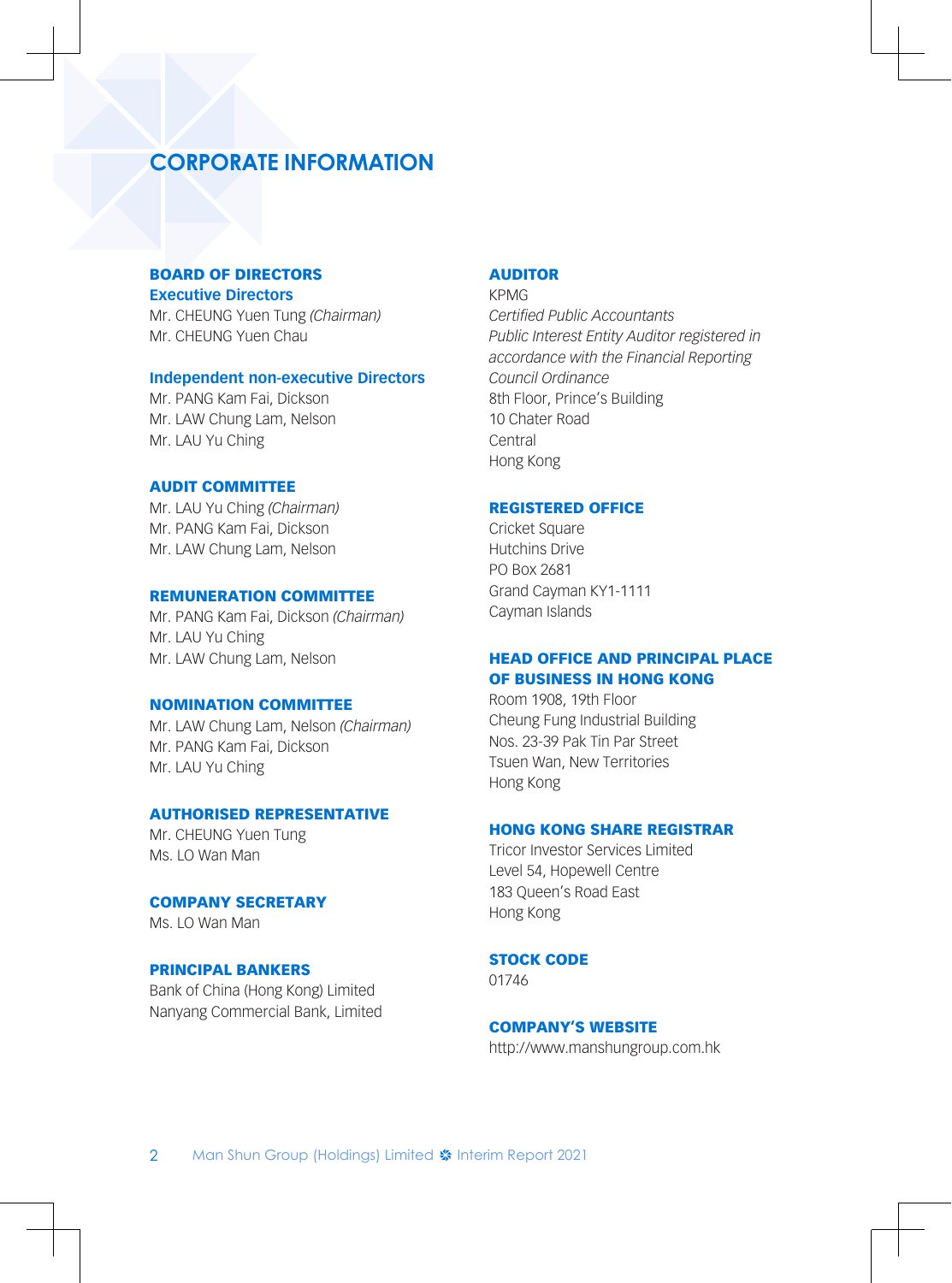# **UNAUDITED INTERIM RESULTS**

The board (the "**Board**") of directors (the "**Directors**") of Man Shun Group (Holdings) Limited (the "**Company**") is pleased to announce the unaudited condensed consolidated results of the Company and its subsidiaries (collectively, the "**Group**") for the six months ended 30 June 2021 (the "**Reporting Period**"), together with the unaudited comparative figures for corresponding period in 2020 (the "**Corresponding Period**"), as follows:

### CONDENSED CONSOLIDATED STATEMENT OF PROFIT OR LOSS AND OTHER COMPREHENSIVE INCOME

*For the six months ended 30 June 2021*

|                                                                                  |                | <b>Six months ended 30 June</b> |                 |  |
|----------------------------------------------------------------------------------|----------------|---------------------------------|-----------------|--|
|                                                                                  |                | 2021                            | 2020            |  |
|                                                                                  | <b>Notes</b>   | <b>HK\$'000</b>                 | <b>HK\$'000</b> |  |
|                                                                                  |                | (unaudited)                     | (unaudited)     |  |
| <b>Revenue</b>                                                                   | $\overline{4}$ | 55,480                          | 82,765          |  |
| Cost of services                                                                 |                | (46,070)                        | (69, 164)       |  |
| <b>Gross profit</b>                                                              |                | 9,410                           | 13,601          |  |
| Other income                                                                     | 5              | 785                             | 2,262           |  |
| Administrative expenses                                                          |                | (11, 598)                       | (13,626)        |  |
| Finance costs                                                                    | 6(a)           | (45)                            | (46)            |  |
| (Loss)/profit before taxation                                                    | 6              | (1, 448)                        | 2,191           |  |
| Income tax expense                                                               | 7              | (67)                            | (379)           |  |
| (Loss)/profit and total comprehensive                                            |                |                                 |                 |  |
| income for the period                                                            |                | (1, 515)                        | 1,812           |  |
|                                                                                  |                |                                 |                 |  |
|                                                                                  |                | <b>HK</b> cent                  | HK cent         |  |
|                                                                                  |                |                                 |                 |  |
| (Loss)/earnings per share attributable to<br>ordinary equity shareholders of the |                |                                 |                 |  |
| <b>Company</b>                                                                   | 9              |                                 |                 |  |
| <b>Basic</b>                                                                     |                | (0.15)                          | 0.18            |  |
| Diluted                                                                          |                | (0.15)                          | 0.18            |  |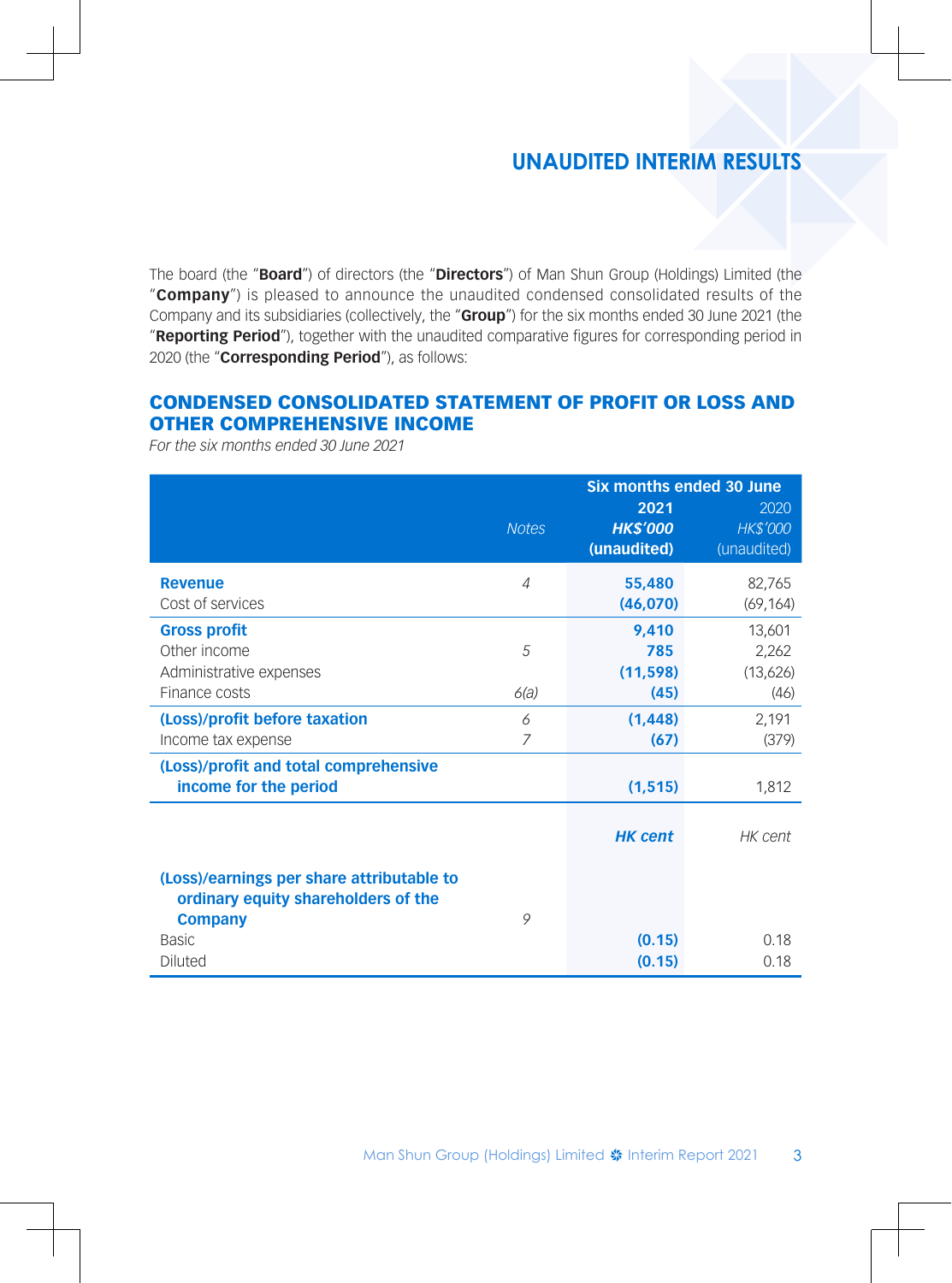# **CONDENSED CONSOLIDATED STATEMENT OF FINANCIAL POSITION**

*At 30 June 2021*

|                                              | <b>Notes</b> | 30 June<br>2021<br><b>HKS'000</b> | 31 December<br>2020<br><b>HK\$'000</b> |
|----------------------------------------------|--------------|-----------------------------------|----------------------------------------|
|                                              |              | (unaudited)                       | (audited)                              |
| <b>Non-current asset</b>                     |              |                                   |                                        |
| Property, plant and equipment                | 10           | 3,064                             | 3,842                                  |
| <b>Current assets</b>                        |              |                                   |                                        |
| Trade and other receivables                  | 11           | 39,833                            | 53,297                                 |
| Contract assets                              |              | 28,450                            | 14,378                                 |
| Pledged bank deposits                        |              | 4.226                             | 4,226                                  |
| Cash at bank and in hand                     | 12           | 87.905                            | 92,638                                 |
|                                              |              | 160,414                           | 164,539                                |
| <b>Current liabilities</b>                   |              |                                   |                                        |
| Trade and other payables                     | 13           | 8,944                             | 11,057                                 |
| Contract liabilities                         |              | 557                               | 1,093                                  |
| Lease liabilities                            |              | 1,513                             | 1,627                                  |
| Tax payable                                  |              | 68                                |                                        |
|                                              |              | 11,082                            | 13,777                                 |
| <b>Net current assets</b>                    |              | 149,332                           | 150,762                                |
| <b>Total assets less current liabilities</b> |              | 152,396                           | 154,604                                |
| <b>Non-current liability</b>                 |              |                                   |                                        |
| Lease liabilities                            |              | 776                               | 1,469                                  |
|                                              |              | 776                               | 1,469                                  |
| <b>Net assets</b>                            |              | 151,620                           | 153,135                                |
| <b>Capital and reserves</b>                  |              |                                   |                                        |
| Share capital                                | 14           | 10,000                            | 10,000                                 |
| Reserves                                     |              | 141,620                           | 143,135                                |
| <b>Total equity</b>                          |              | 151,620                           | 153,135                                |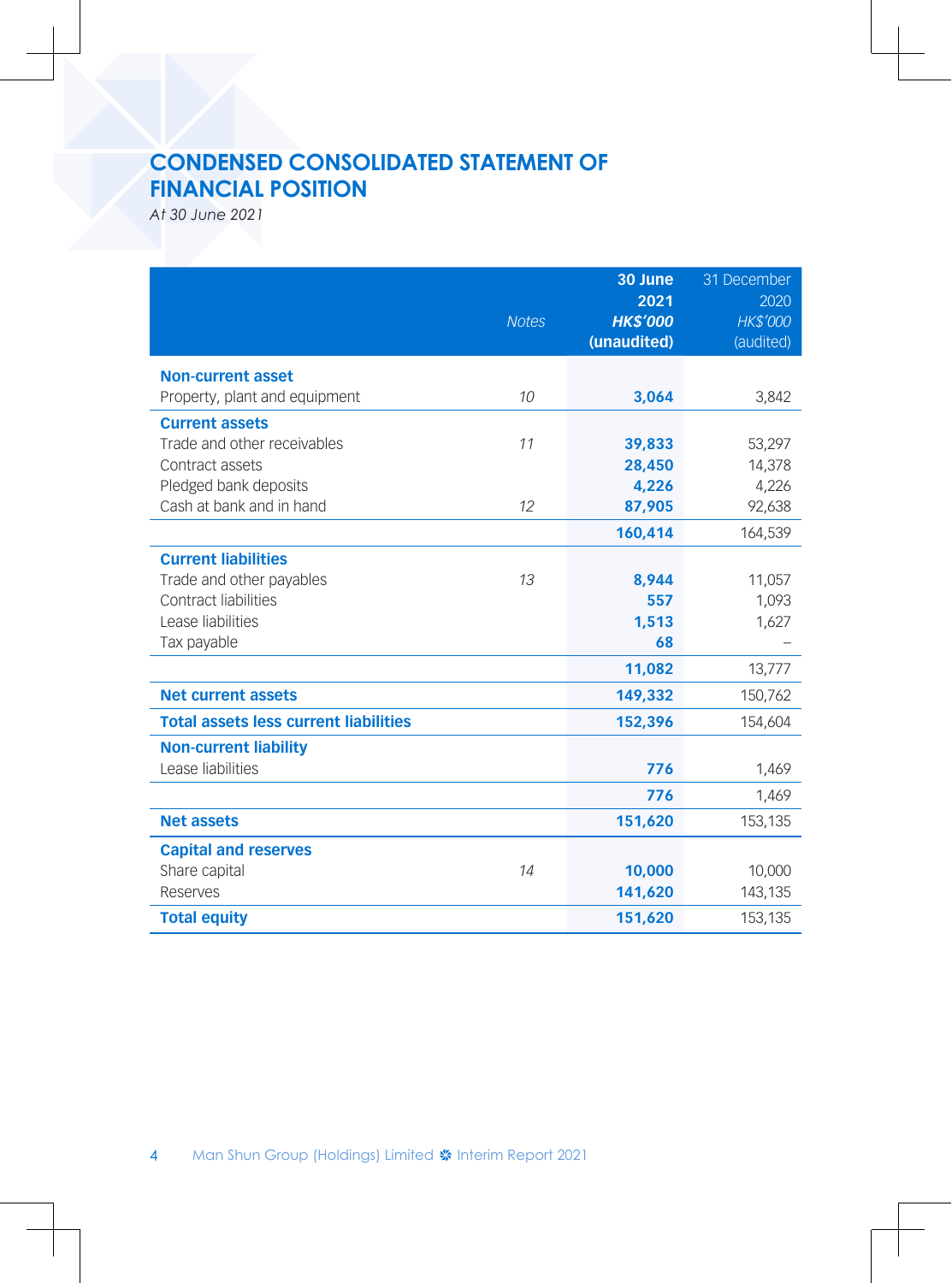# **CONDENSED CONSOLIDATED STATEMENT OF CHANGES IN EQUITY**

*For the six months ended 30 June 2021*

|                                                                                        | <b>Share</b><br>capital<br><b>HK\$'000</b> | <b>Merger</b><br>reserve<br><b>HK\$'000</b> | <b>Share</b><br>premium<br><b>HK\$'000</b> | Retained<br>earnings<br><b>HK\$'000</b> | <b>Total</b><br><b>HK\$'000</b> |
|----------------------------------------------------------------------------------------|--------------------------------------------|---------------------------------------------|--------------------------------------------|-----------------------------------------|---------------------------------|
| At 1 January 2021 (Audited)<br>Loss and total comprehensive<br>income for the period   | 10,000                                     | 2.010                                       | 107.850                                    | 33.275<br>(1, 515)                      | 153.135<br>(1, 515)             |
| At 30 June 2021 (Unaudited)                                                            | 10,000                                     | 2.010                                       | 107.850                                    | 31.760                                  | 151,620                         |
| At 1 January 2020 (Audited)<br>Profit and total comprehensive<br>income for the period | 10,000                                     | 2.010                                       | 107.850                                    | 41.739<br>1,812                         | 161.599<br>1,812                |
| At 30 June 2020 (Unaudited)                                                            | 10.000                                     | 2.010                                       | 107.850                                    | 43.551                                  | 163.411                         |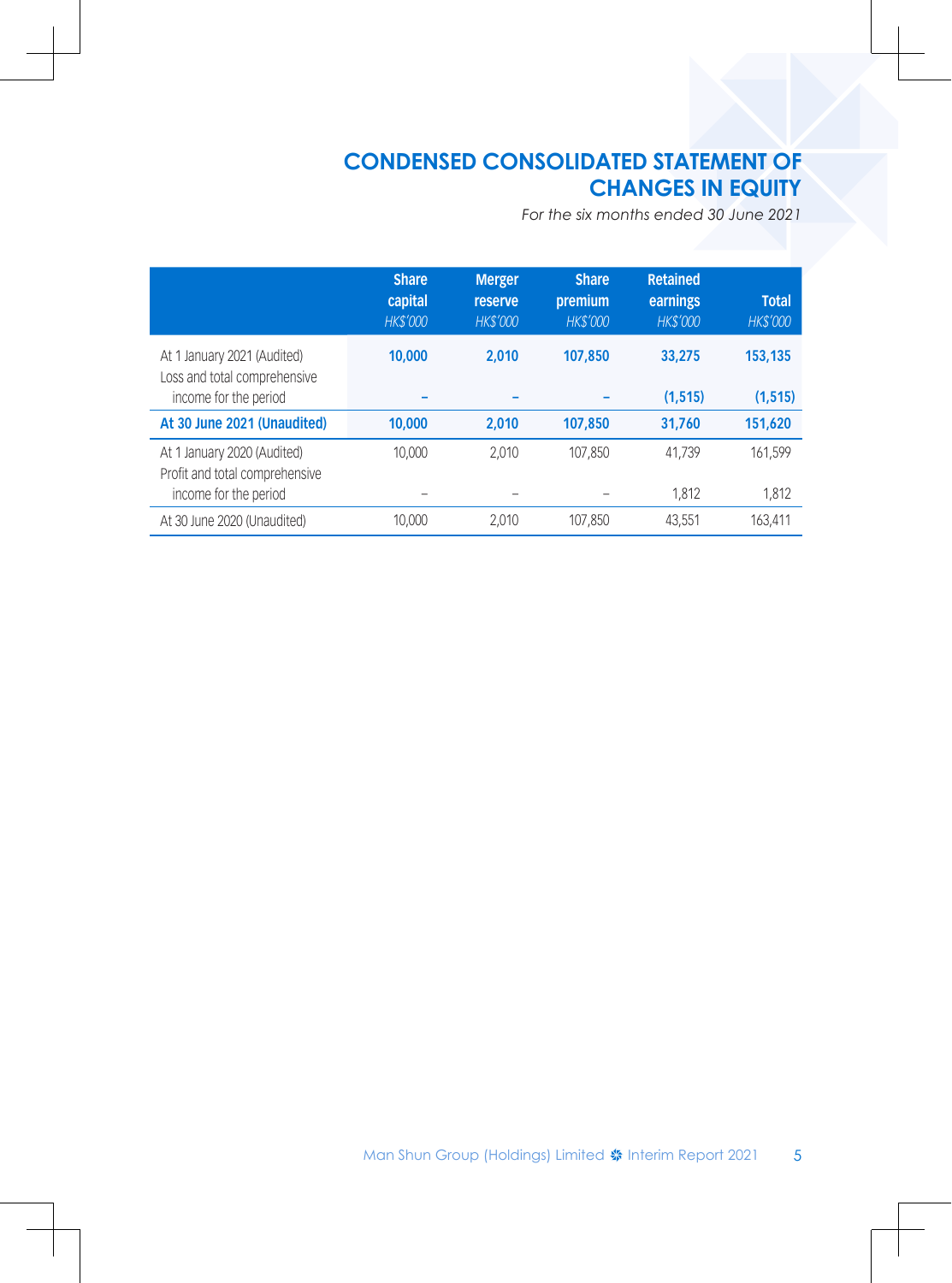# **CONDENSED CONSOLIDATED STATEMENT OF CASH FLOWS**

*For the six months ended 30 June 2021*

|                                                                                      | <b>Six months ended 30 June</b> |                         |  |
|--------------------------------------------------------------------------------------|---------------------------------|-------------------------|--|
|                                                                                      | 2021<br><b>HKS'000</b>          | 2020<br><b>HK\$'000</b> |  |
|                                                                                      | (unaudited)                     | (unaudited)             |  |
| <b>Operating activities</b>                                                          |                                 |                         |  |
| (Loss)/profit before tax                                                             | (1, 448)                        | 2,191                   |  |
| Adjustments for:                                                                     |                                 |                         |  |
| Finance costs                                                                        | 45                              | 46                      |  |
| Depreciation of property, plant and equipment                                        | 126                             | 135                     |  |
| Depreciation of right-of-use assets                                                  | 741                             | 682                     |  |
| Gain on disposal of property, plant and equipment                                    | (12)                            | (50)                    |  |
| Interest income                                                                      | (101)                           | (628)                   |  |
| Operating cash flows before movements in working capital                             | (649)                           | 2,376                   |  |
| Decrease/(increase) in trade and other receivables                                   | 13,475                          | (8,656)                 |  |
| Net movement in contract assets/contract liabilities                                 | (14, 608)                       | 7,882                   |  |
| Decrease in trade and other payables                                                 | (2, 112)                        | (4,300)                 |  |
| Cash used in from operations                                                         | (3,894)                         | (2,698)                 |  |
| Hong Kong profits tax paid                                                           |                                 | (901)                   |  |
| Net cash used in operating activities                                                | (3,894)                         | (3, 599)                |  |
| <b>Investing activities</b><br>Payment for purchase of property, plant and equipment | (89)                            | (47)                    |  |
| Interest received                                                                    | 90                              | 560                     |  |
| Proceeds from disposal of property, plant and equipment                              | 12                              |                         |  |
| Decrease in time deposits with original maturity over                                |                                 |                         |  |
| three months                                                                         | 50,000                          |                         |  |
| Net cash generated from investing activities                                         | 50,013                          | 513                     |  |
| <b>Financing activities</b>                                                          |                                 |                         |  |
| Interest on bank overdrafts paid                                                     |                                 | (7)                     |  |
| Capital element of lease rental paid                                                 | (807)                           | (727)                   |  |
| Interest element of lease rental paid                                                | (45)                            | (39)                    |  |
| Net cash used in financing activities<br>Net increase/(decrease) in cash and cash    | (852)                           | (773)                   |  |
| equivalents                                                                          | 45,267                          | (3,859)                 |  |
| Cash at bank and in hand                                                             | 37,638                          | 99,208                  |  |
| Bank overdrafts                                                                      |                                 | (1, 347)                |  |
| Cash and cash equivalents at the beginning                                           |                                 |                         |  |
| of period                                                                            | 37,638                          | 97,861                  |  |
| Cash and cash equivalents at the end of the period                                   | 82,905                          | 94,002                  |  |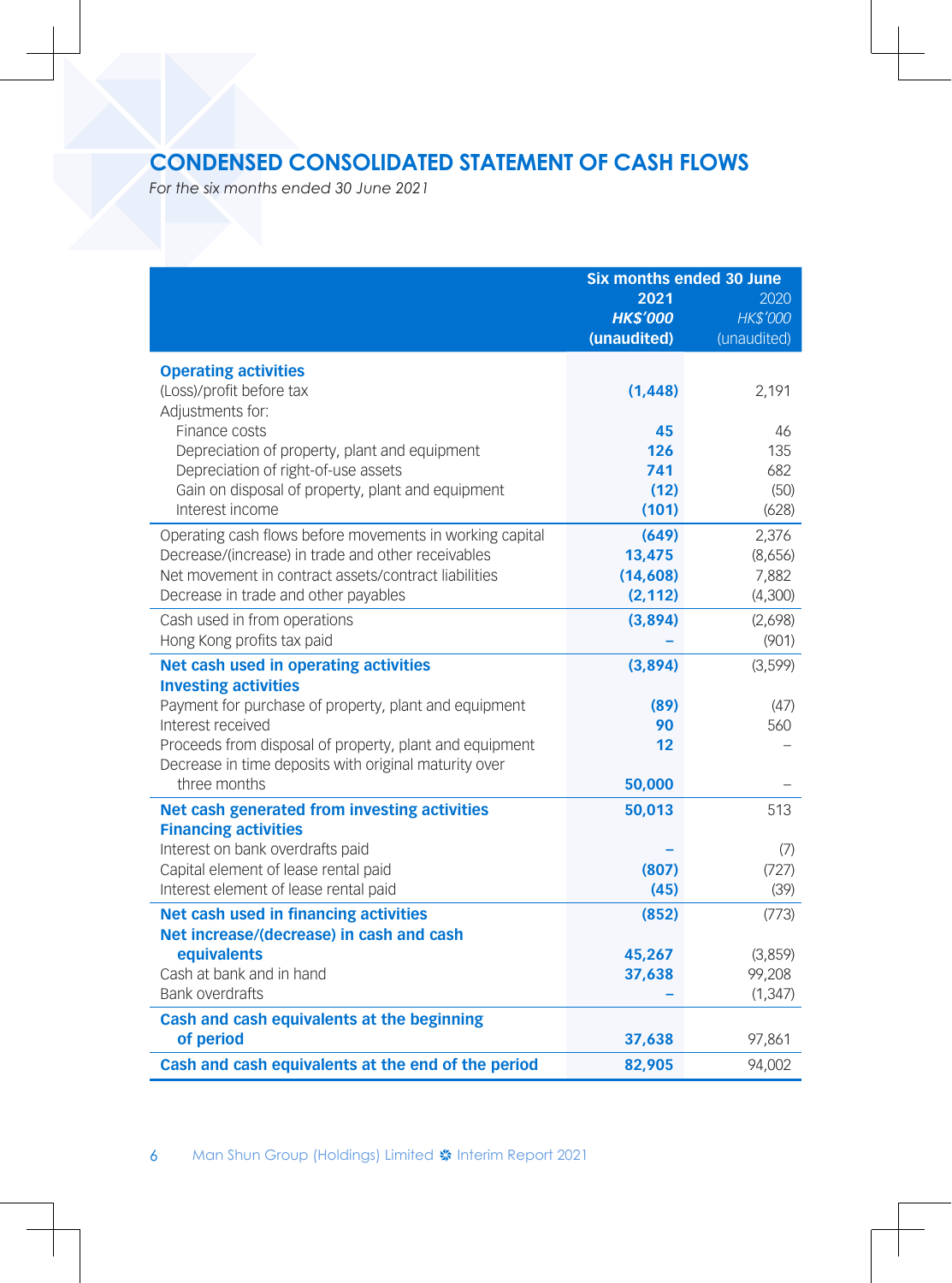### **1. GENERAL INFORMATION**

The Company was incorporated in the Cayman Islands as an exempted company with limited liability under the Companies Law, Cap. 22 (Law of 1961, as consolidated and revised) of the Cayman Islands. The shares of the Company (the "**Shares**") were listed on the Main Board of the Stock Exchange of Hong Kong (the "**Stock Exchange**").

The address of its registered office is at Cricket Square, Hutchins Drive, P.O. Box 2681, Grand Cayman KY1-1111, Cayman Islands and the address of its principal place of business is at Room 1908, 19th Floor, Cheung Fung Industrial Building, Nos. 23–39 Pak Tin Par Street, Tsuen Wan, New Territories, Hong Kong.

The Company and its subsidiaries are principally engaged in provision of installation of heat, ventilation and air-conditioning system (the "**HVAC**") in Hong Kong.

### **2. BASIS OF PREPARATION**

The interim financial report has been prepared in accordance with the applicable disclosure provisions of the Rules Governing the Listing of Securities on the Stock Exchange, including compliance with the Hong Kong Accounting Standard ("**HKAS**") 34, Interim Financial Reporting, issued by the Hong Kong Institute of Certified Public Accountants ("**HKICPA**") and the applicable disclosure requirements of Appendix 16 to the Rules Governing the Listing of Securities on the Stock Exchange.

The interim financial report has been prepared in accordance with the same accounting policies adopted in the Group's annual consolidated financial statements for the year ended 31 December 2020, except for the accounting policy changes that are expected to be reflected in the 2021 annual financial statements. Details of any changes in accounting policies are set out in Note 3.

The preparation of an interim financial report in conformity with HKAS 34 requires management to make judgements, estimates and assumptions that affect the application of policies and reported amounts of assets and liabilities, income and expenses on a year to date basis. Actual results may differ from these estimates.

These condensed consolidated interim financial statements are presented in Hong Kong Dollars ("**HK\$**"), unless otherwise stated. These condensed consolidated interim financial statements contain condensed consolidated financial statements and selected explanatory notes. The notes include and explanation of events and transactions that are significant to an understanding of the changes in financial position and performance of the Group since the 2020 annual financial statements. These condensed consolidated interim financial statements and notes do not include all of the information required for a complete set of financial statements prepared in accordance with Hong Kong Financial Reporting Standards (the "**HKFRSs**") and should be read in conjunction with the 2020 consolidated financial statements.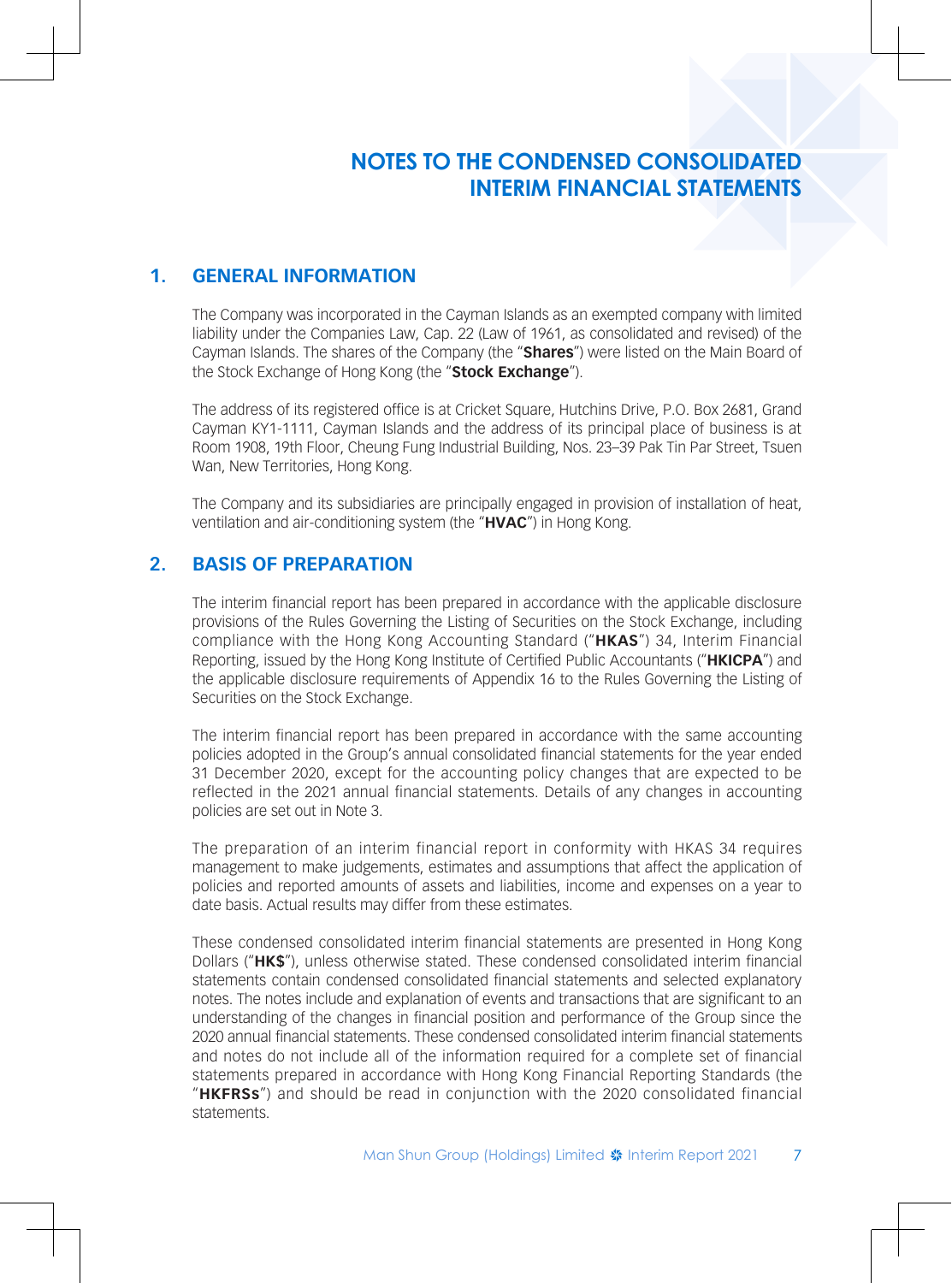### **2. BASIS OF PREPARATION** *(Continued)*

The interim financial report for the six months ended 30 June 2021 is unaudited but has been reviewed by the Audit Committee of the Company.

### **3. CHANGES IN ACCOUNTING POLICIES**

The HKICPA has issued a number of amendments to HKFRSs that are first effective for the current accounting period of the Group.

None of the amendments has a material impact on the Group's financial positions and performances for the current and prior periods and/or on the disclosures set out in these condensed consolidated financial statements. The Group has not applied any new standard or interpretation that is not yet effective for the current accounting period.

The changes in accounting policies are also expected to be reflected in the Group's consolidated financial statements as at and for the year ending 31 December 2021.

### **4. REVENUE AND SEGMENT INFORMATION**

Revenue represents the fair value of amounts received or receivable from the service contracts by the Group to external customers. The Group's operation is solely derived from HVAC business in Hong Kong during the reporting periods. For the purpose of resources allocation and performance assessment, the chief operating decision maker reviews the overall results and financial position of the Group as a whole prepared based on same accounting policy. Accordingly, the Group has only one single operating segment and no further discrete financial information nor analysis of this single segment is presented.

Revenue is disaggregated as follows:

#### **By timing of revenue recognition:**

|                                         | Six months ended 30 June |                 |
|-----------------------------------------|--------------------------|-----------------|
|                                         | 2021                     | 2020            |
|                                         | <b>HKS'000</b>           | <b>HK\$'000</b> |
|                                         | (unaudited)              | (unaudited)     |
| Products transferred at a point in time | 7.885                    | 28.862          |
| Services transferred over time          | 47.595                   | 53,903          |
|                                         | 55,480                   | 82.765          |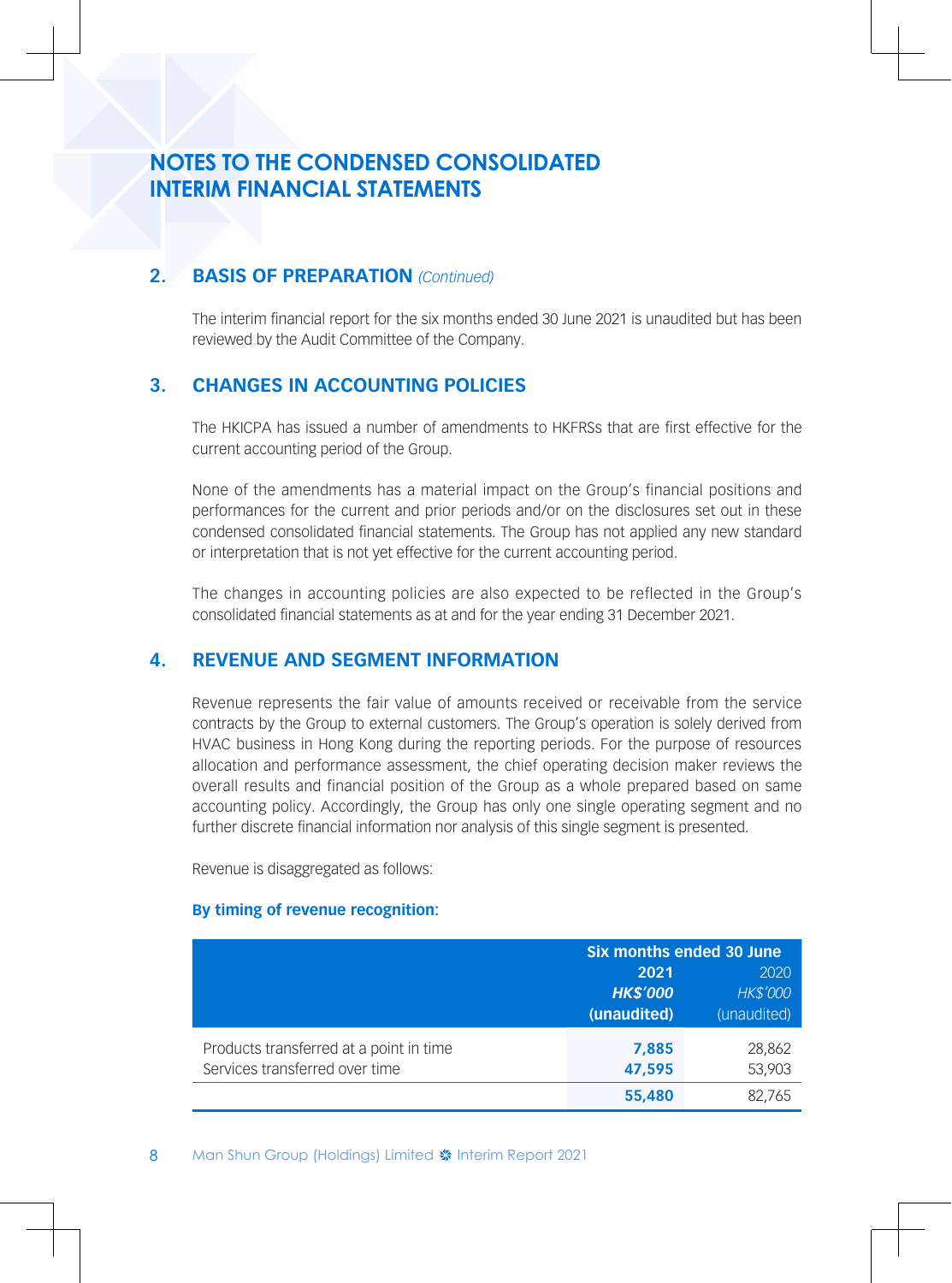### **4. REVENUE AND SEGMENT INFORMATION** *(Continued)*

#### **By type of services:**

|                                                                                   | <b>Six months ended 30 June</b>        |                                        |
|-----------------------------------------------------------------------------------|----------------------------------------|----------------------------------------|
|                                                                                   | 2021<br><b>HK\$'000</b><br>(unaudited) | 2020<br><b>HK\$'000</b><br>(unaudited) |
| Installation services only<br>Installation services with HVAC systems procurement | 29,486<br>25.994                       | 34.213<br>48.552                       |
|                                                                                   | 55,480                                 | 82.765                                 |

### **Geographical information**

The Group's operations are solely located in Hong Kong.

### **5. OTHER INCOME**

|                                                   | <b>Six months ended 30 June</b> |                 |
|---------------------------------------------------|---------------------------------|-----------------|
|                                                   | 2021                            | 2020            |
|                                                   | <b>HK\$'000</b>                 | <b>HK\$'000</b> |
|                                                   | (unaudited)                     | (unaudited)     |
| Bank interest income                              | 101                             | 628             |
| Repair and other service income                   | 531                             | 770             |
| Gain on disposal of property, plant and equipment | 12                              | 50              |
| Sundry income                                     | 141                             | 814             |
|                                                   | 785                             | 2.262           |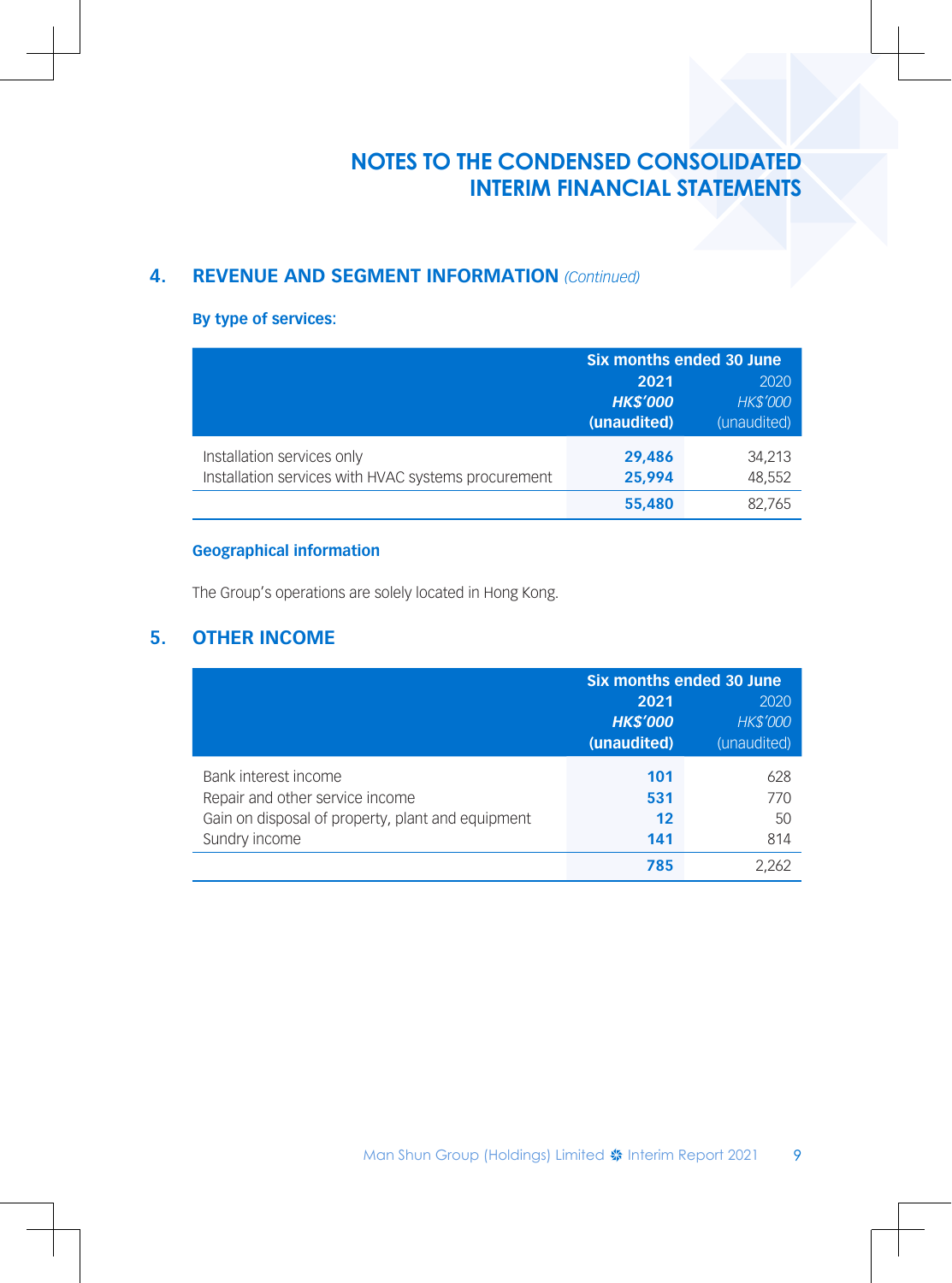# **6. (LOSS)/PROFIT BEFORE TAXATION**

(Loss)/profit before taxation is arrived at after charging:

#### **a. Finance costs**

|                               | <b>Six months ended 30 June</b> |                 |
|-------------------------------|---------------------------------|-----------------|
|                               | 2021                            | 2020            |
|                               | <b>HKS'000</b>                  | <b>HK\$'000</b> |
|                               | (unaudited)                     | (unaudited)     |
| Interest on bank overdrafts   |                                 |                 |
| Interest on lease liabilities | 45                              | 39              |
|                               | 45                              |                 |

### **b. Staff costs (including directors' emoluments)**

|                                                                             | <b>Six months ended 30 June</b> |                         |  |
|-----------------------------------------------------------------------------|---------------------------------|-------------------------|--|
|                                                                             | 2021<br><b>HK\$'000</b>         | 2020<br><b>HK\$'000</b> |  |
|                                                                             | (unaudited)                     | (unaudited)             |  |
| Salaries, wages and other benefits<br>Contributions to defined contribution | 15,180                          | 14.011                  |  |
| retirement plan                                                             | 493                             | 524                     |  |
|                                                                             | 15.673                          | 14 535                  |  |

#### **c. Other items**

|                                                                                               | <b>Six months ended 30 June</b>       |                                        |  |
|-----------------------------------------------------------------------------------------------|---------------------------------------|----------------------------------------|--|
|                                                                                               | 2021<br><b>HKS'000</b><br>(unaudited) | 2020<br><b>HK\$'000</b><br>(unaudited) |  |
| Depreciation on owned property, plant and<br>equipment<br>Depreciation on right-of-use assets | 126<br>741                            | 135<br>682                             |  |
|                                                                                               | 867                                   | 817                                    |  |
| Gain on disposal of property, plant and<br>equipment                                          | 12                                    | 50                                     |  |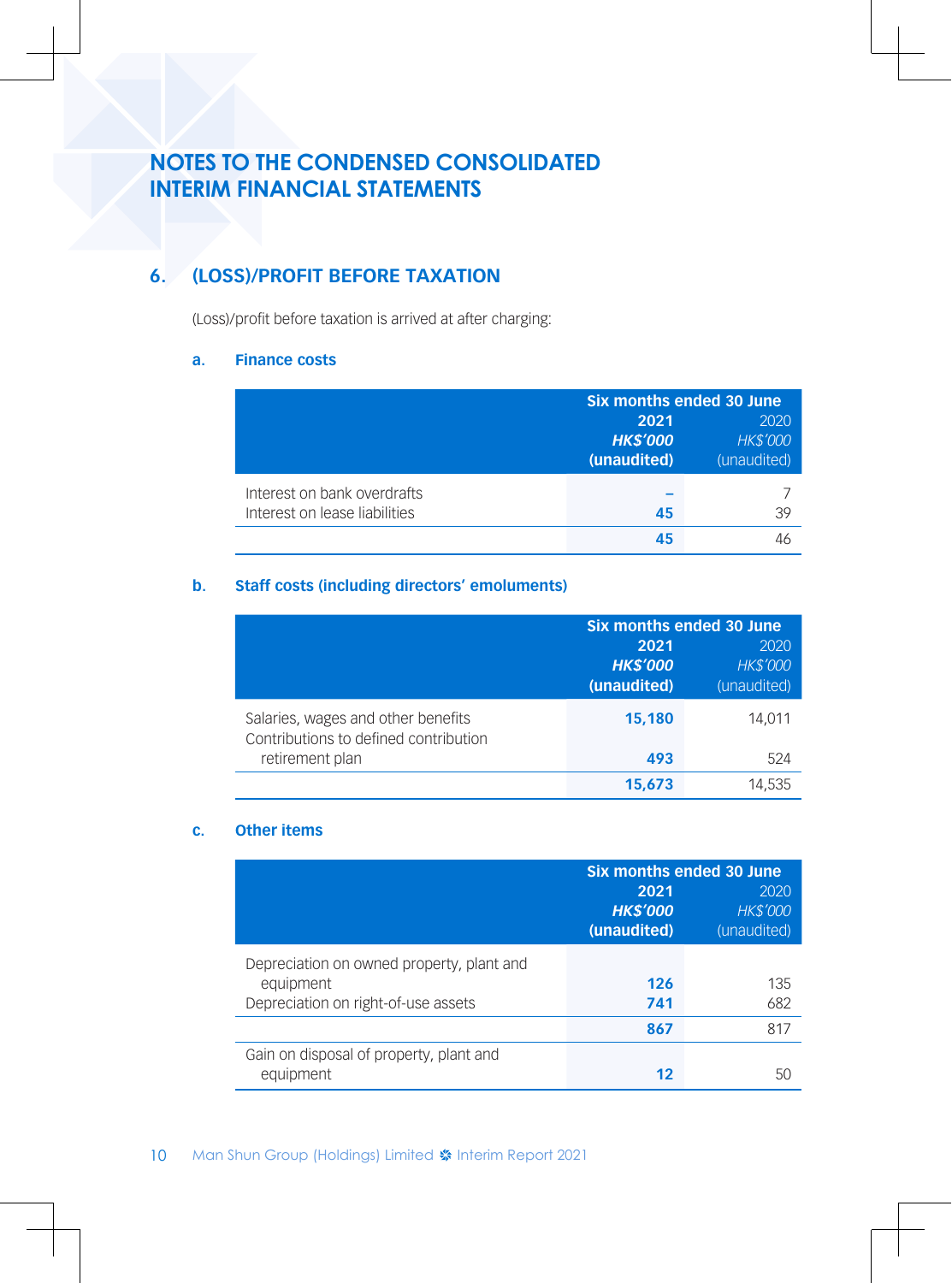### **7. INCOME TAX EXPENSE**

|                                     |                 | Six months ended 30 June |  |
|-------------------------------------|-----------------|--------------------------|--|
|                                     | 2021            | 2020                     |  |
|                                     | <b>HK\$'000</b> | <b>HK\$'000</b>          |  |
|                                     | (unaudited)     | (unaudited)              |  |
| Current tax — Hong Kong profits tax |                 |                          |  |
| Provision for the year              | 67              | 379                      |  |

Hong Kong profits tax is calculated at 16.5% of the estimated assessable profit for both periods, except for one subsidiary of the Group which is a qualifying corporation under the two-tiered profits tax rate regime. For this subsidiary, the first \$2 million of assessable profits are taxed at 8.25% and the remaining assessable profits are taxed at 16.5%. The provision for Hong Kong profits tax for this subsidiary was calculated at the same basis in 2020.

### **8. DIVIDENDS**

The Board does not recommend the payment of any interim dividend for the six months ended 30 June 2021 (Corresponding Period: nil).

### **9. (LOSS)/EARNINGS PER SHARE ATTRIBUTABLE TO ORDINARY EQUITY SHAREHOLDERS OF THE COMPANY**

#### **a. Basic (loss)/earnings per share**

The basic (loss)/earnings per share is calculated based on the loss attributable to ordinary equity shareholders of the Company for the period of HK\$1,515,000 (2020: profit of HK\$1,812,000) and the weighted average of 1,000,000,000 shares for the six months ended 30 June 2021.

#### **b. Diluted (loss)/earnings per share**

The amount of dilutive (loss)/earnings per share is the same as basic (loss)/earnings per share for the six months ended 30 June 2021 and 2020 as there is no dilutive potential ordinary shares in issue.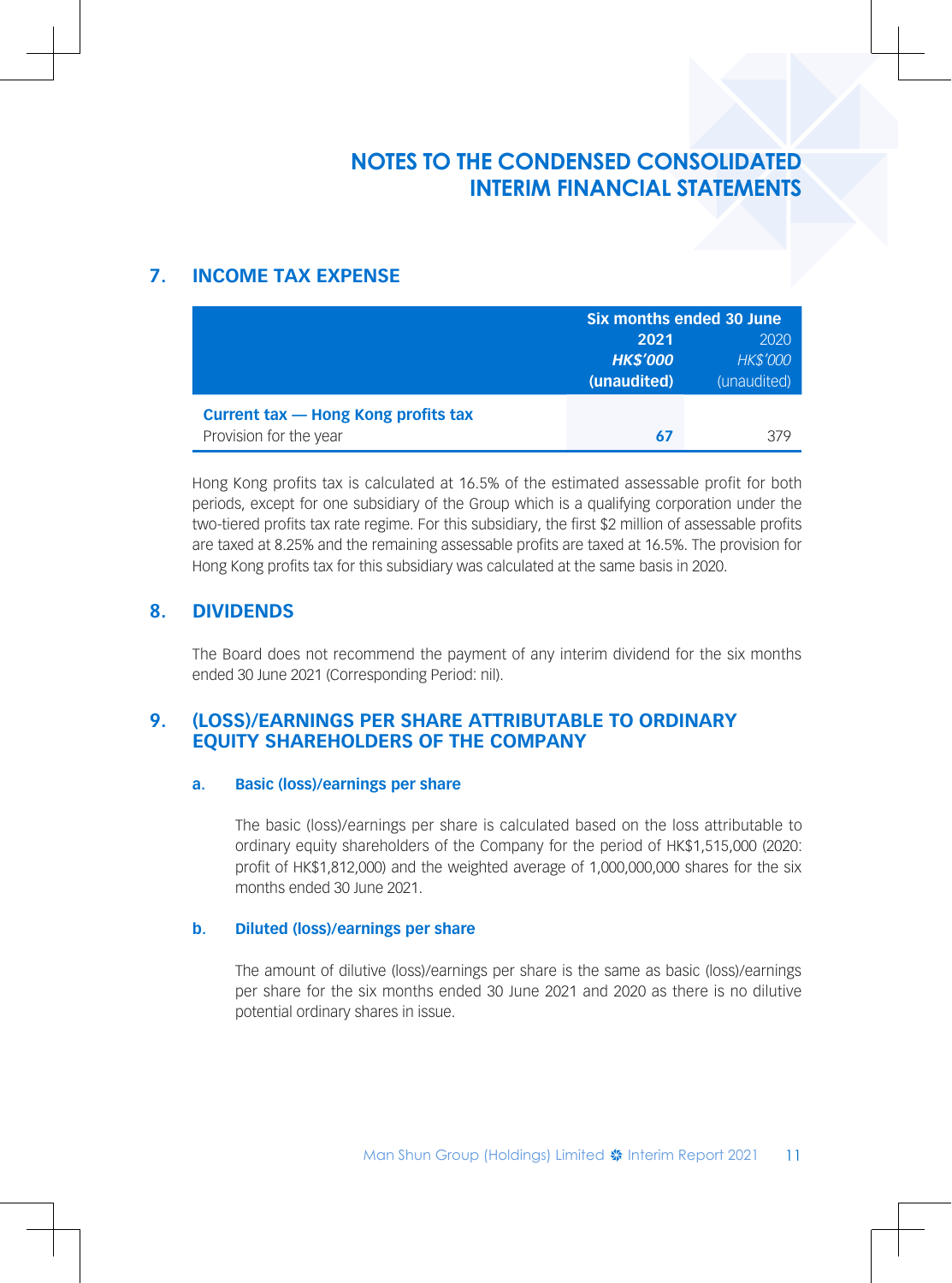## **10. PROPERTY, PLANT AND EQUIPMENT**

### **a. Reconciliation of carrying amount:**

|                                                      | Leasehold<br><b>improvements</b><br>\$′000 | Other<br>properties<br>leased for<br>own use<br>\$′000 | <b>Furniture</b><br>and<br>equipment<br>\$′000 | Computer<br>and office<br>equipment<br>\$′000 | <b>Motor</b><br>vehicles<br>\$′000 | <b>Total</b><br>\$'000 |
|------------------------------------------------------|--------------------------------------------|--------------------------------------------------------|------------------------------------------------|-----------------------------------------------|------------------------------------|------------------------|
| Cost:                                                |                                            |                                                        |                                                |                                               |                                    |                        |
| At 1 January 2020                                    | 748                                        | 612                                                    | 121                                            | 578                                           | 4,861                              | 6,920                  |
| Additions                                            |                                            | 2,420                                                  |                                                | 191                                           | 368                                | 2,979                  |
| Disposals                                            |                                            |                                                        | ÷,                                             | $\overline{a}$                                | (1,309)                            | (1,309)                |
| At 31 December 2020 and                              |                                            |                                                        |                                                |                                               |                                    |                        |
| 1 January 2021                                       | 748                                        | 3,032                                                  | 121                                            | 769                                           | 3,920                              | 8,590                  |
| <b>Additions</b>                                     |                                            |                                                        |                                                |                                               | 89                                 | 89                     |
| <b>Disposals</b>                                     |                                            |                                                        |                                                |                                               | (402)                              | (402)                  |
| At 30 June 2021                                      | 748                                        | 3,032                                                  | 121                                            | 769                                           | 3,607                              | 8,277                  |
| Accumulated depreciation:<br>At 31 December 2019 and |                                            |                                                        |                                                |                                               |                                    |                        |
| 1 January 2020                                       | 558                                        | 408                                                    | 98                                             | 266                                           | 2,927                              | 4,257                  |
| Charge for the year                                  | 150                                        | 811                                                    | 23                                             | 132                                           | 684                                | 1,800                  |
| Written back on disposal                             |                                            |                                                        | $\overline{a}$                                 | $\overline{\phantom{0}}$                      | (1,309)                            | (1, 309)               |
| At 31 December 2020 and                              |                                            |                                                        |                                                |                                               |                                    |                        |
| 1 January 2021                                       | 708                                        | 1,219                                                  | 121                                            | 398                                           | 2,302                              | 4,748                  |
| Charge for the period                                | 39                                         | 485                                                    |                                                | 58                                            | 285                                | 867                    |
| Written back on disposal                             |                                            |                                                        |                                                | L,                                            | (402)                              | (402)                  |
| At 30 June 2021                                      | 747                                        | 1,704                                                  | 121                                            | 456                                           | 2,185                              | 5,213                  |
| Net book value:                                      |                                            |                                                        |                                                |                                               |                                    |                        |
| At 31 December 2020                                  | 40                                         | 1,813                                                  |                                                | 371                                           | 1,618                              | 3,842                  |
| At 30 June 2021                                      | 1                                          | 1,328                                                  |                                                | 313                                           | 1,422                              | 3,064                  |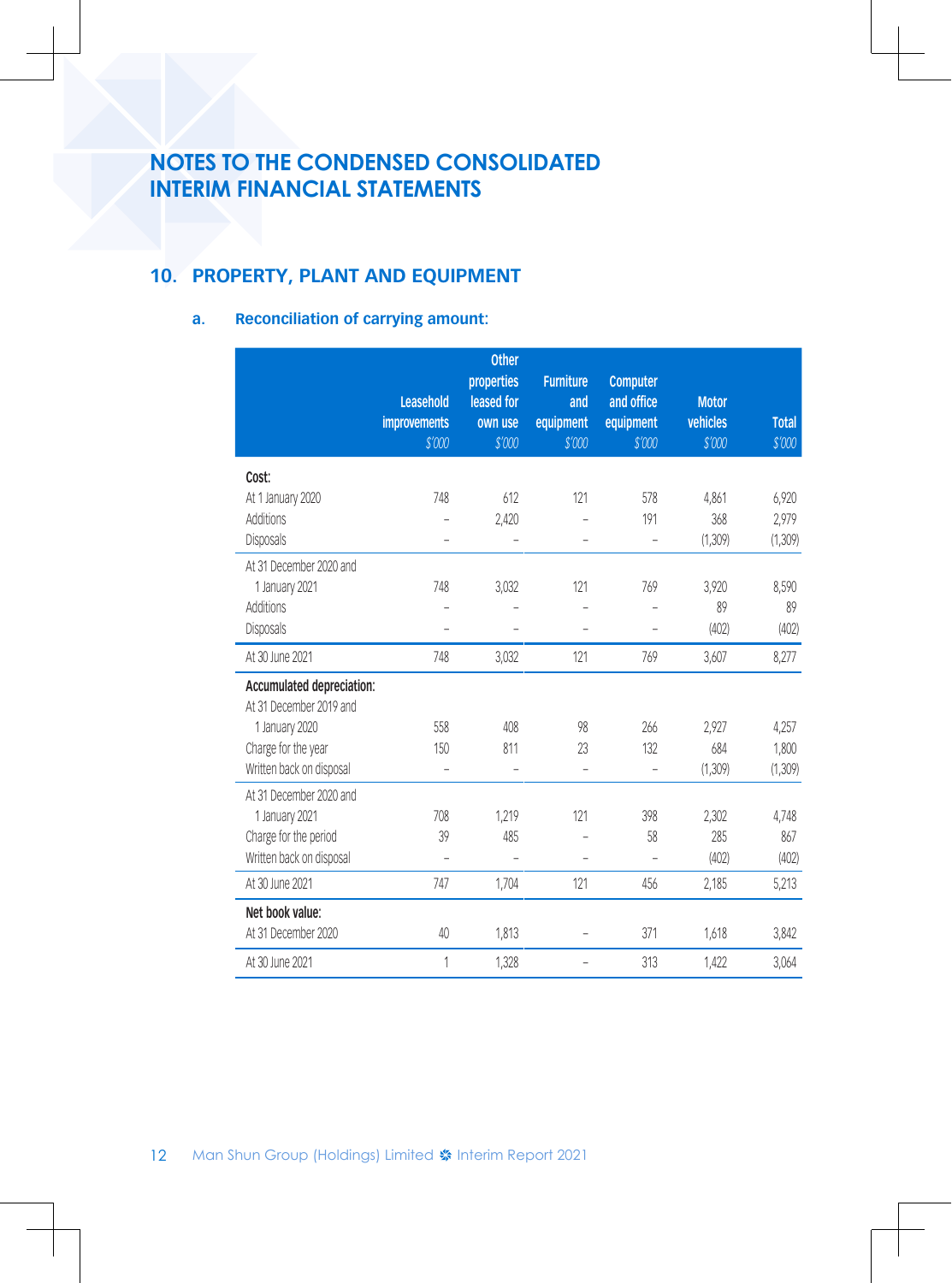### **10. PROPERTY, PLANT AND EQUIPMENT** *(Continued)*

#### **b. Right-of-use assets**

The analysis of the net book value of right-of-use assets by class of underlying asset is as follows:

|                                                                                        | <b>Notes</b>        | 30 June<br>2021<br>\$'000<br>(unaudited) | 31 December<br>2020<br>\$'000<br>(audited) |
|----------------------------------------------------------------------------------------|---------------------|------------------------------------------|--------------------------------------------|
| Other properties leased for own use<br>Motor vehicles<br>Computer and office equipment | (i)<br>(ii)<br>(ii) | 1.329<br>1.048<br>240                    | 1,813<br>1,264<br>280                      |
|                                                                                        |                     | 2,617                                    | 3.357                                      |

The analysis of expense items in relation to leases recognised in profit or loss is as follows:

|                                                                                                                                                                       | 30 June<br>2021<br>\$′000<br>(unaudited) | 31 December<br>2020<br>\$′000<br>(audited) |
|-----------------------------------------------------------------------------------------------------------------------------------------------------------------------|------------------------------------------|--------------------------------------------|
| Depreciation charge of right-of-use assets by<br>class of underlying asset:<br>Other properties leased for own use<br>Motor vehicles<br>Computer and office equipment | 485<br>216<br>40                         | 811<br>596<br>78                           |
|                                                                                                                                                                       | 741                                      | 1.485                                      |
| Interest on lease liabilities                                                                                                                                         | 45                                       | 92                                         |

There is no additions to right-of-use assets during the period.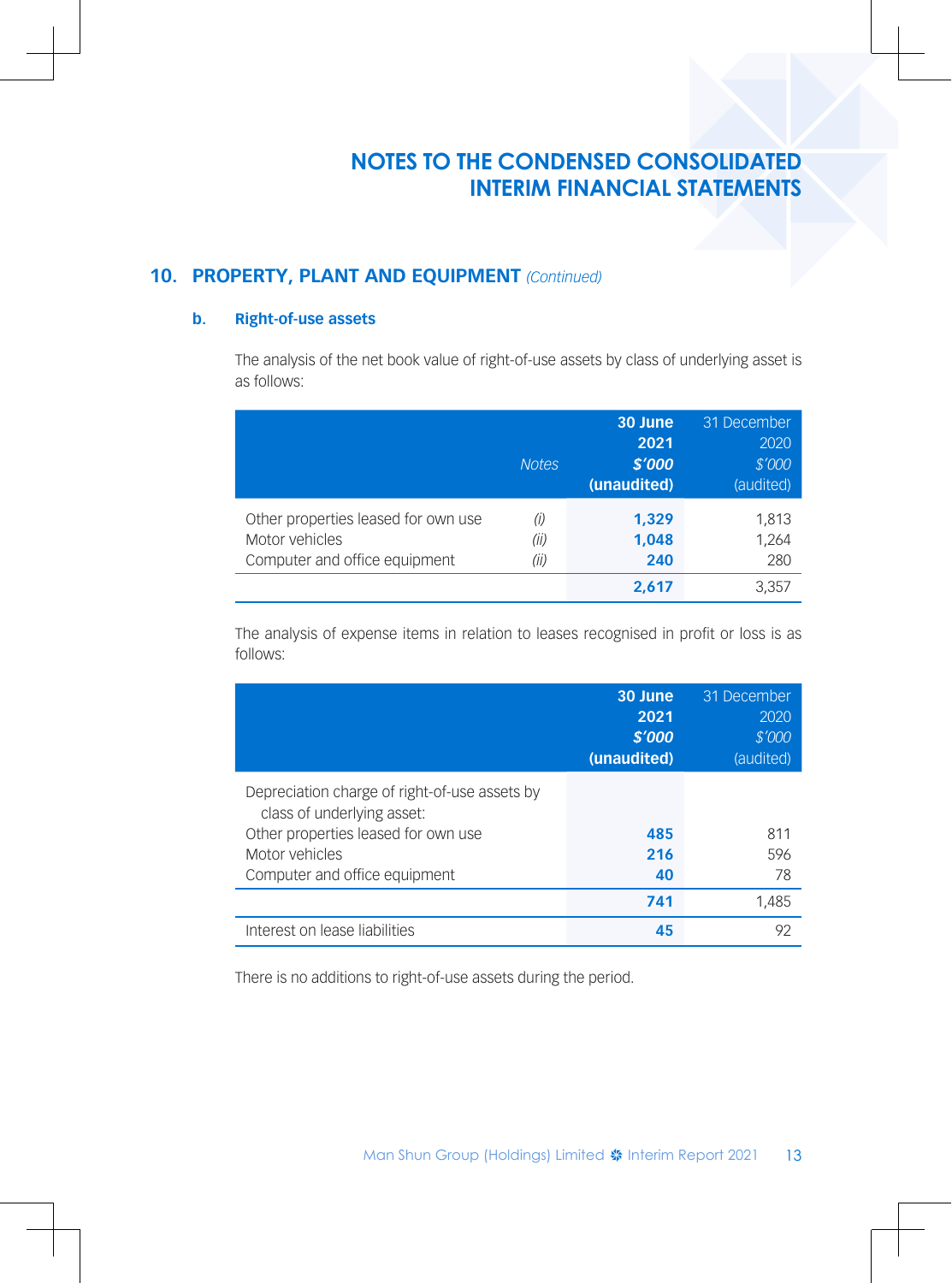### **10. PROPERTY, PLANT AND EQUIPMENT** *(Continued)*

#### **b. Right-of-use assets** *(Continued)*

#### *(i) Other properties leased for own use*

The Group has obtained the right to use other properties as its office premises through tenancy agreements. The leases typically run for an initial period of 2 years.

The leases do not include an option to renew the lease for an additional period after the end of the contract term.

#### *(ii) Other leases*

The Group leases motor vehicles and office equipment under leases expiring from 1 to 4 years. Leases include an option to purchase the leased motor vehicles and office equipment at the end of the lease term at a price deemed to be a bargain purchase option. None of the leases includes variable lease payments.

### **11. TRADE AND OTHER RECEIVABLES**

|                                                                                                                 | 30 June<br>2021<br><b>HK\$'000</b><br>(unaudited) | 31 December<br>2020<br><b>HK\$'000</b><br>(audited) |
|-----------------------------------------------------------------------------------------------------------------|---------------------------------------------------|-----------------------------------------------------|
| Trade receivables, net of loss allowance<br>Deposits, prepayment and other receivables<br>Retention receivables | 14.956<br>1.293<br>23.584                         | 28.228<br>629<br>24,440                             |
|                                                                                                                 | 39.833                                            | 53.297                                              |

At 30 June 2021 and 31 December 2020, the amounts expected to be recovered after more than one year are HK\$17,128,000 and HK\$14,405,000 respectively. All of the other trade and other receivables are expected to be recovered or recognised as expense within one year.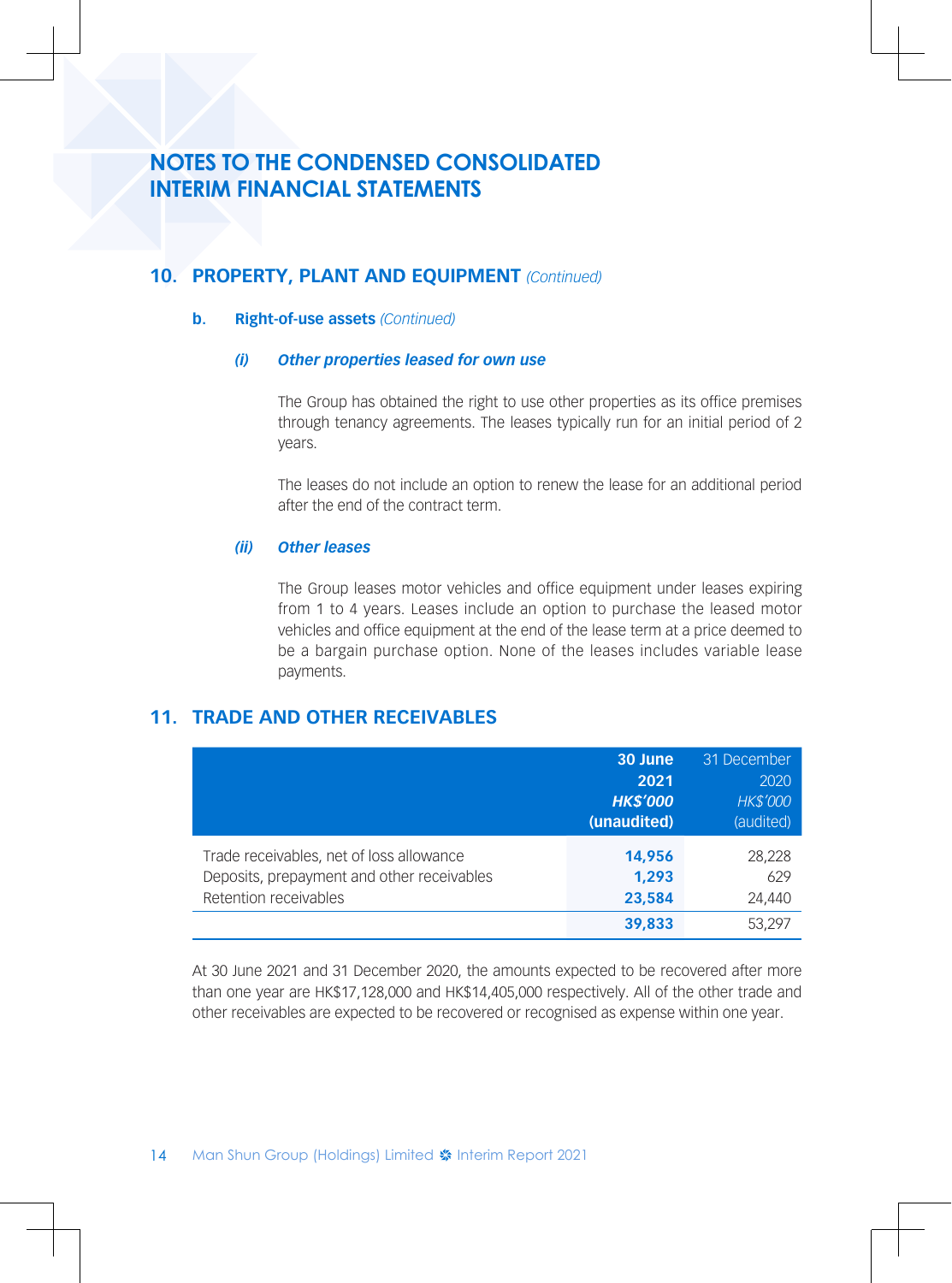### **11. TRADE AND OTHER RECEIVABLES** *(Continued)*

#### **Ageing analysis**

At 30 June 2021 and 31 December 2020, the ageing analysis of trade receivables (which are included in trade and other receivables), based on the date of payment certificate and net of loss allowances, is as follows:

|                                                  | 30 June<br>2021<br><b>HK\$'000</b><br>(unaudited) | 31 December<br>2020<br><b>HK\$'000</b><br>(audited) |
|--------------------------------------------------|---------------------------------------------------|-----------------------------------------------------|
| Within 1 month<br>1 to 3 months<br>Over 3 months | 12,576<br>1,553<br>827                            | 18,501<br>7,756<br>1,971                            |
|                                                  | 14,956                                            | 28,228                                              |

Trade receivables are due within 30 to 45 days from the date of payment certificate.

### **12. CASH AND CASH EQUIVALENTS**

|                                                                                    | 30 June<br>2021<br><b>HK\$'000</b><br>(unaudited) | 31 December<br>2020<br><b>HK\$'000</b><br>(audited) |
|------------------------------------------------------------------------------------|---------------------------------------------------|-----------------------------------------------------|
| Cash at banks and on hand<br>Less: time deposits with original maturity over three | 87,905                                            | 92,638                                              |
| months                                                                             | (5,000)                                           | (55,000)                                            |
| Cash and cash equivalents in the consolidated cash<br>flow statement               | 82,905                                            | 37,638                                              |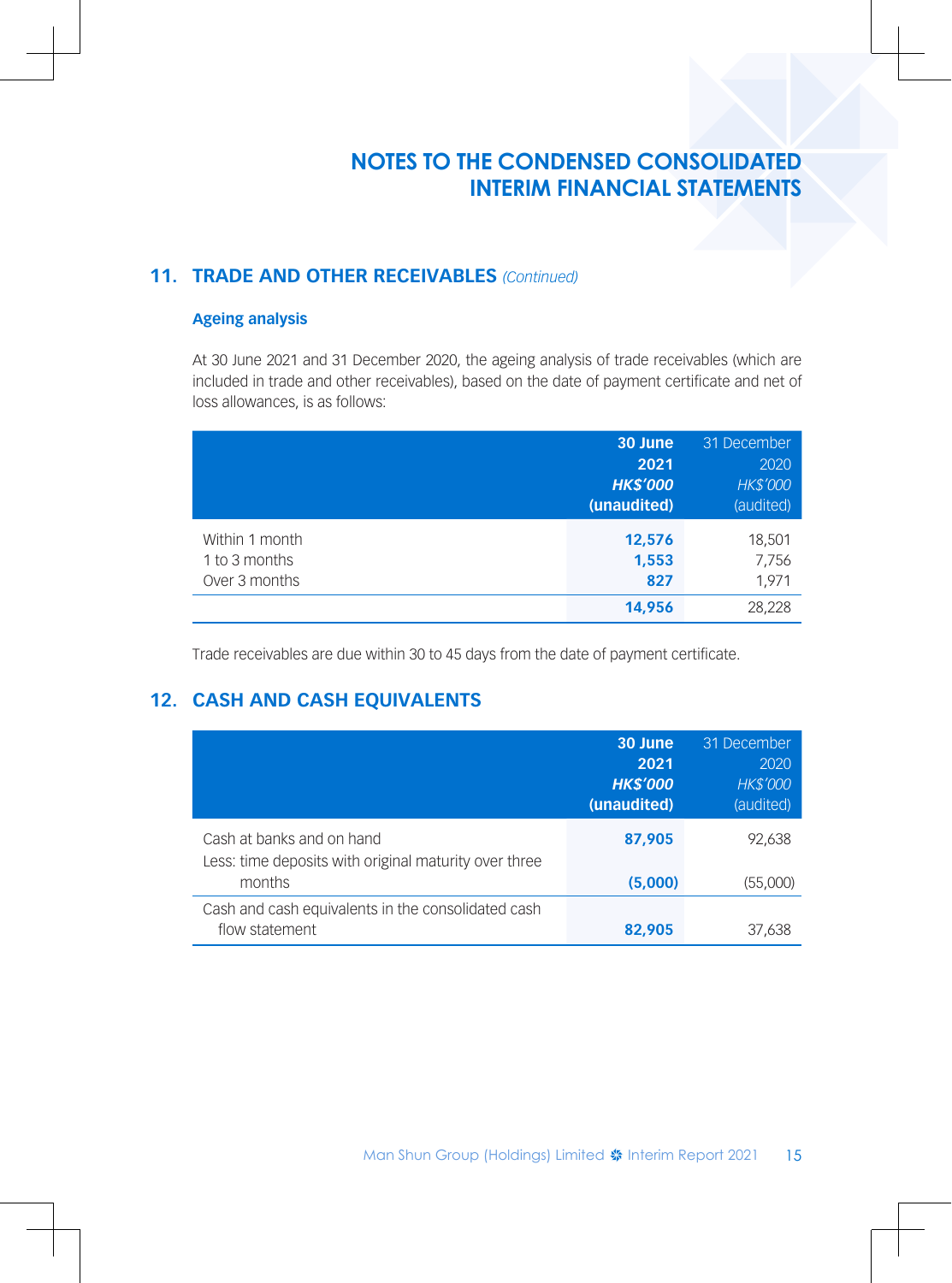### **13. TRADE AND OTHER PAYABLES**

|                                                                               | 30 June<br>2021<br><b>HKS'000</b><br>(unaudited) | 31 December<br>2020<br><b>HK\$'000</b><br>(audited) |
|-------------------------------------------------------------------------------|--------------------------------------------------|-----------------------------------------------------|
| Trade payables<br>Accrued subcontracting costs<br>Other payables and accruals | 5,824<br>833<br>2,287<br>8.944                   | 6,035<br>295<br>4.727<br>11.057                     |

At 30 June 2021 and 31 December 2020, the ageing analysis of trade payables, based on the invoice date, is as follows:

|                                                                   | 30 June<br>2021<br><b>HK\$'000</b><br>(unaudited) | 31 December<br>2020<br><b>HK\$'000</b><br>(audited) |
|-------------------------------------------------------------------|---------------------------------------------------|-----------------------------------------------------|
| Within 1 month<br>1 to 2 months<br>2 to 3 months<br>Over 3 months | 3,840<br>1,629<br>328<br>27                       | 3,941<br>1,173<br>808<br>113                        |
|                                                                   | 5,824                                             | 6,035                                               |

## **14. SHARE CAPITAL**

The share capital of the Company as at 30 June 2021 and 31 December 2020 is as follows:

|                                                                                                  | <b>Number of</b><br><b>shares</b> | <b>HK\$'000</b> |
|--------------------------------------------------------------------------------------------------|-----------------------------------|-----------------|
| Authorised ordinary shares of \$0.01 each<br>At 1 January 2020, 31 December 2020, 1 January 2021 |                                   |                 |
| and 30 June 2021                                                                                 | 5,000,000,000                     | 50,000          |
| Ordinary shares, Issued and fully paid<br>At 1 January 2020, 31 December 2020, 1 January 2021    |                                   |                 |
| and 30 June 2021                                                                                 | 1.000.000.000                     | 10.000          |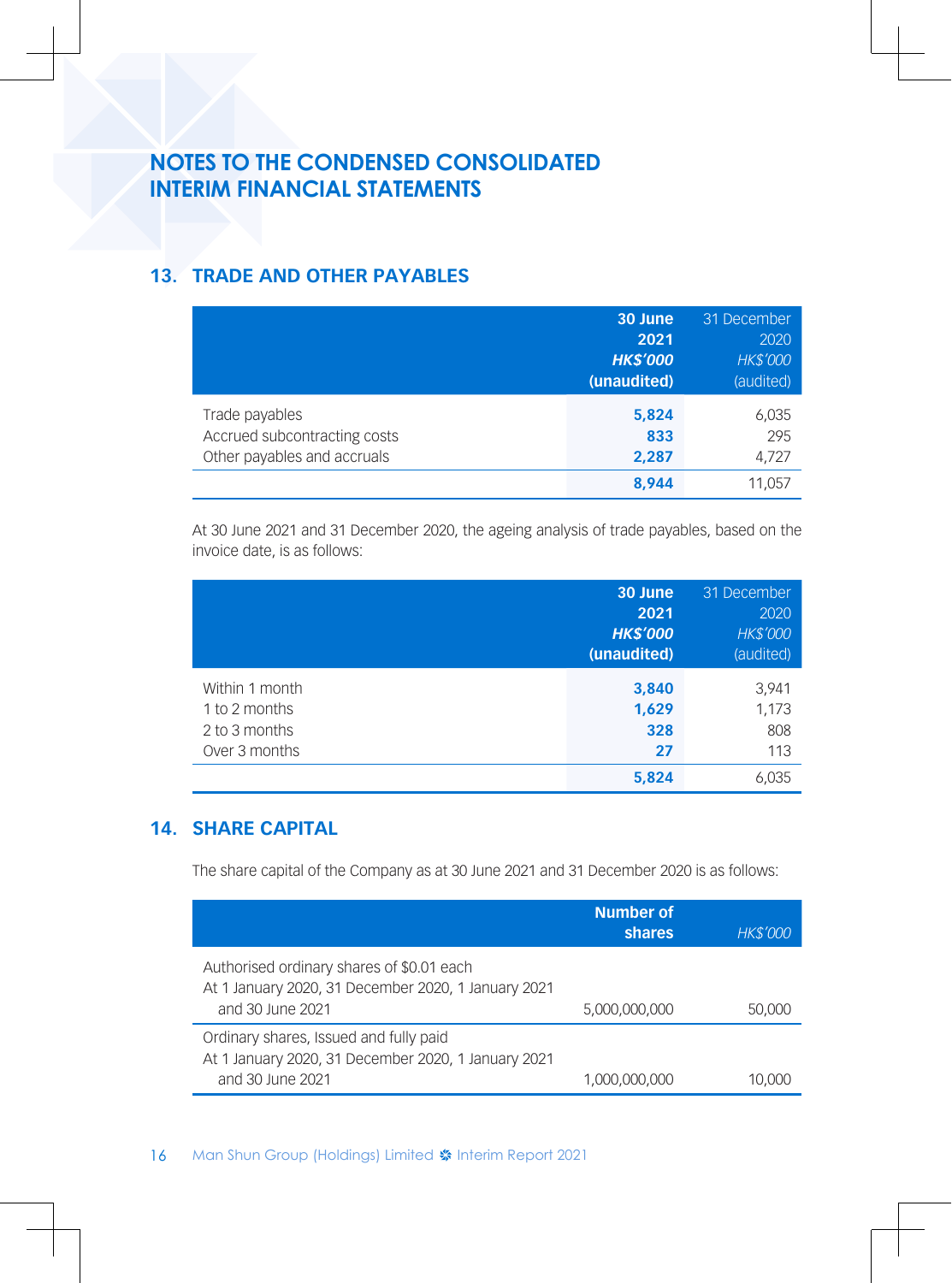### **14. SHARE CAPITAL** *(Continued)*

The holders of ordinary shares are entitled to receive dividends as declared from time to time and are entitled to one vote per share at meetings of the Company. All ordinary shares rank equally with regard to the Company's residual assets.

### **15. RELATED PARTY TRANSACTIONS**

|                                           | Six months ended 30 June |                 |
|-------------------------------------------|--------------------------|-----------------|
|                                           | 2021<br>2020             |                 |
|                                           | <b>HKS'000</b>           | <b>HK\$'000</b> |
|                                           | (unaudited)              | (unaudited)     |
| Rental expenses paid to related companies | 420                      | 350             |

### **16. EMPLOYEE RETIREMENT BENEFITS**

The Group operates a Mandatory Provident Fund Scheme ("**the MPF scheme**") under the Hong Kong Mandatory Provident Fund Schemes Ordinance for employees employed under the jurisdiction of the Hong Kong Employment Ordinance. The MPF scheme is a defined contribution retirement plan administered by independent trustees. Under the MPF scheme, the employer and its employees are each required to make contributions to the plan at 5% of the employees' relevant income, subject to a cap of monthly relevant income of \$30,000.

Contributions to the provident fund by the Group for its employees are fully and immediately vested in the employees once the contribution are made. There are no contributions forfeited by the Group on behalf of its employees who leave the plan prior to vesting fully in such contribution. Hence, there is no forfeited contributions which may be used by the Group to reduce the existing level of contributions.

### **17. CONTINGENT LIABILITIES**

At 30 June 2021, contingent liabilities authorised but not provided for in the consolidated financial statements was the performance bonds given to customers for due and proper performance of projects undertaken by the Group's subsidiaries of HK\$4,226,000 (at 31 December 2020: HK\$4,226,000).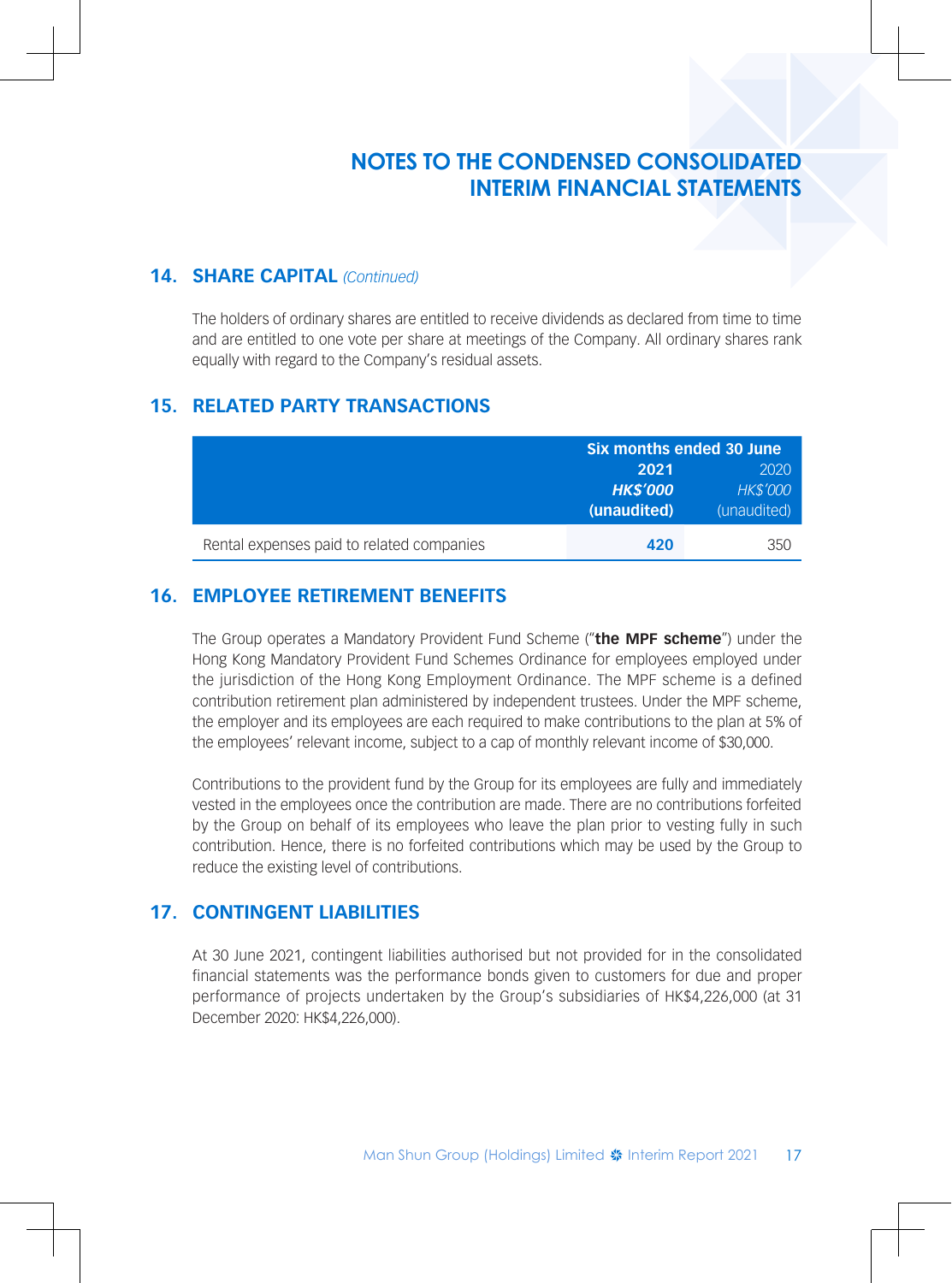### **BUSINESS REVIEW**

The Group is an established HVAC electrical and mechanical ("**HVAC E&M**") engineering services provider in Hong Kong with a long business history dating back to 1996. The Group generally focuses on serving new residential property developments projects as a first-tier or second-tier subcontractor in Hong Kong. The HVAC E&M engineering services typically involve installation of HVAC systems, which refers to heat, ventilation and air-conditioning systems.

The Group is registered as a Registered Electrical Contractor under the Electrical and Mechanical Services Departments of the Government, a minor works contractor (company) of Type A (Classes II and III), Type D (Classes II and III) and Type E (Classes II and III) under the Building Authority and a registered subcontractor under the Subcontractor Registration Scheme operated by the Construction Industry Council.

In order to strengthen the market position as a prime HVAC E&M engineering services provider and become the preferred choice of first-tier HVAC E&M engineering subcontractor for property developers in Hong Kong, the Group continues to strengthen the financial management and licensing qualifications, securing the positioning in the property development value chain and acquiring new business opportunities directly with property developers and/or their designated main contractors.

As a listed company in Hong Kong, the Group can have more financing channels to raise funds to fulfil capital needs. The listing position with a long business history in Hong Kong also enhances the Group's market position and further strengthens the Group's reputation in the industry, which in turn helps maintaining the existing business relationship with the network of suppliers and customers and exploring potential business opportunities with new suppliers and customers.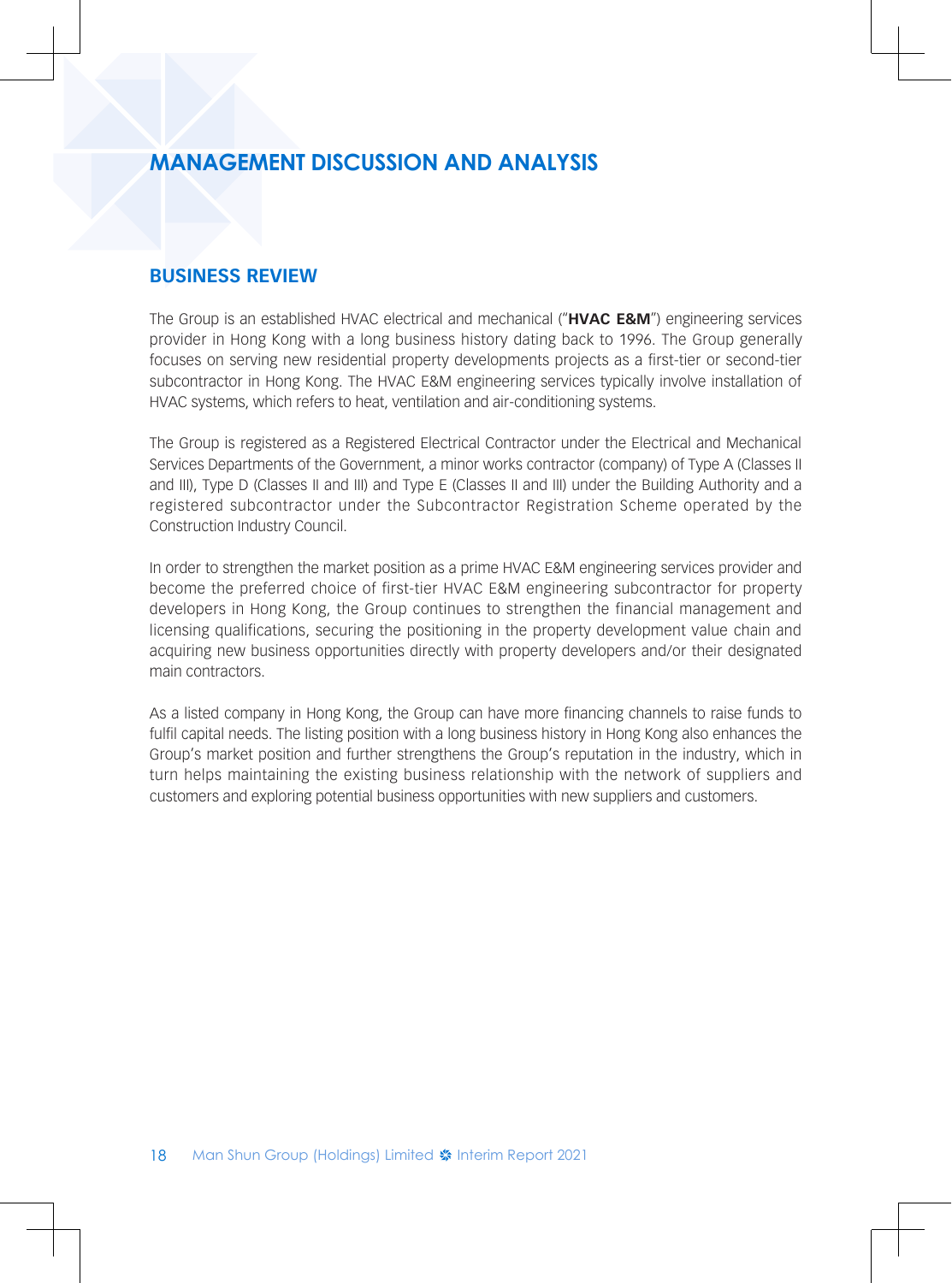### **FINANCIAL REVIEW**

#### **Revenue**

#### **By type of services:**

|                                                                  | Six months ended 30 June  |      |                                                  |                                       |                            |      |                                            |                                |
|------------------------------------------------------------------|---------------------------|------|--------------------------------------------------|---------------------------------------|----------------------------|------|--------------------------------------------|--------------------------------|
|                                                                  | Revenue<br><b>HKS'000</b> | %    | 2021<br><b>Gross</b><br>profit<br><b>HKS'000</b> | <b>Gross</b><br>profit<br>margin<br>% | Revenue<br><b>HK\$'000</b> | %    | 2020<br>Gross<br>profit<br><b>HK\$'000</b> | Gross<br>profit<br>margin<br>% |
| Installation services only                                       | (unaudited)<br>29,486     | 53%  | (unaudited)<br>7.215                             | 24%                                   | (unaudited)<br>34,213      | 41%  | (unaudited)<br>5,383                       | 16%                            |
| Installation services with<br><b>HVAC systems</b><br>procurement | 25.994                    | 47%  | 2,195                                            | 8%                                    | 48,552                     | 59%  | 8,218                                      | 17%                            |
|                                                                  | 55,480                    | 100% | 9,410                                            | 17%                                   | 82,765                     | 100% | 13.601                                     | 16%                            |

#### **By timing of revenue recognition:**

|                                                                   | Six months ended 30 June      |      |                                |      |
|-------------------------------------------------------------------|-------------------------------|------|--------------------------------|------|
|                                                                   |                               | 2021 |                                | 2020 |
|                                                                   | <b>HKS'000</b><br>(unaudited) | %    | <b>HK\$'000</b><br>(unaudited) | %    |
| Services transferred over time<br>Products transferred at a point | 47.595                        | 86%  | 53.903                         | 65%  |
| in time                                                           | 7.885                         | 14%  | 28.862                         | 35%  |
|                                                                   | 55,480                        | 100% | 82.765                         | 100% |

During the Reporting Period, the Group's revenue decreased by approximately HK\$27,285,000 or approximately 33.0% to HK\$55,480,000 (Corresponding Period: approximately HK\$82,765,000).

The decrease was mainly due to a large scale project with substantial portion of contract revenue recorded during the Corresponding Period in accordance with the respective project execution progress.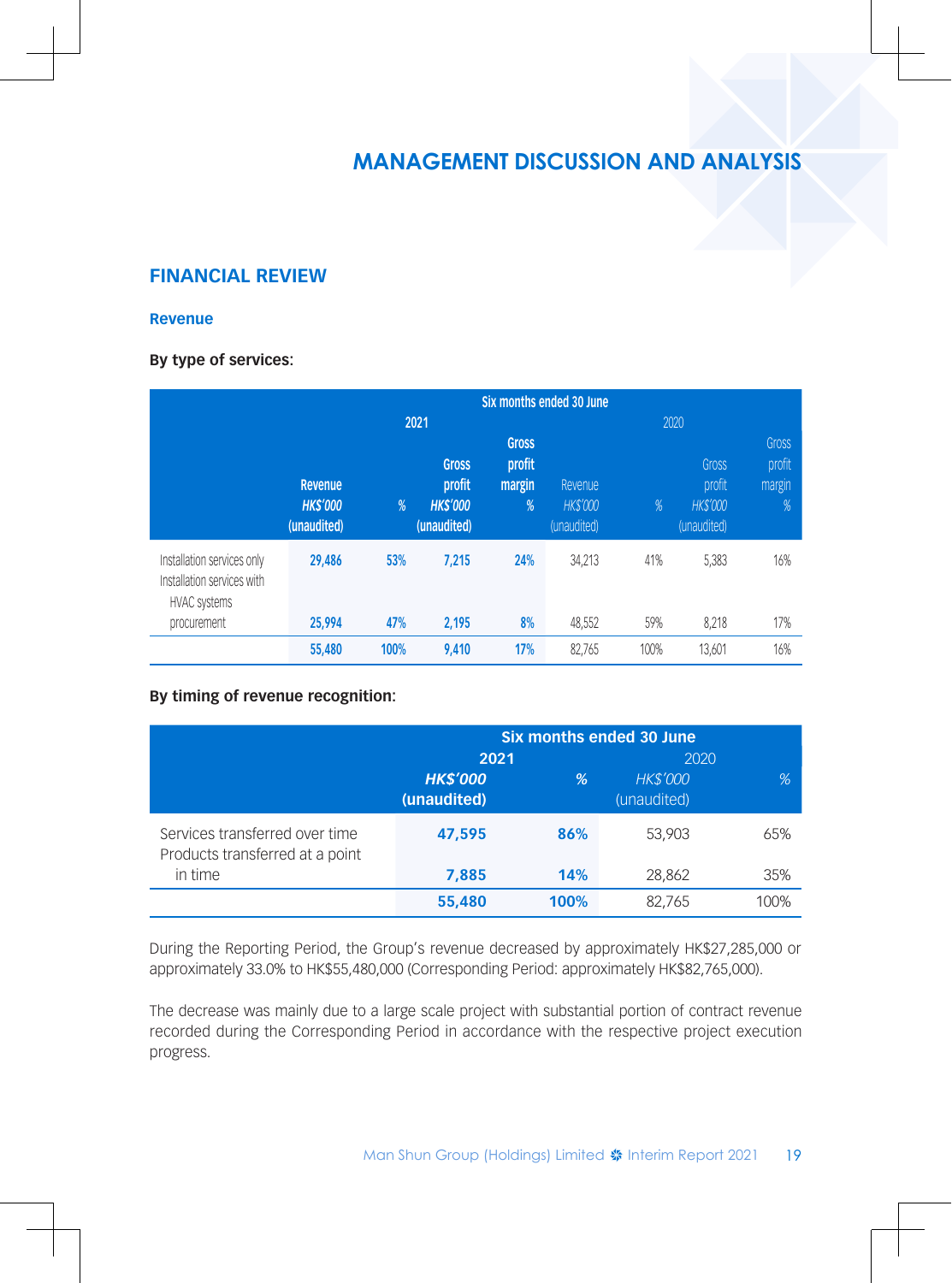#### **Cost of services**

|                           | Six months ended 30 June      |      |                                |      |
|---------------------------|-------------------------------|------|--------------------------------|------|
|                           | 2021                          |      | 2020                           |      |
|                           | <b>HKS'000</b><br>(unaudited) | %    | <b>HK\$'000</b><br>(unaudited) | %    |
| Subcontracting fees       | 19,636                        | 43%  | 21.747                         | 31%  |
| Materials and consumables | 17,010                        | 37%  | 34.691                         | 50%  |
| Direct labour             | 7.829                         | 17%  | 10.843                         | 16%  |
| <b>Others</b>             | 1.595                         | 3%   | 1,883                          | 3%   |
| Total                     | 46,070                        | 100% | 69.164                         | 100% |

The Group's cost of services mainly represented cost of HVAC systems and other ancillary consumables such as pipes and fittings, and subcontracting charges for completing on site works. The cost of services decreased by approximately HK\$23,094,000 or 33.4% to approximately HK\$46,070,000 for the Reporting Period, as compared to approximately HK\$69,164,000 for the Corresponding Period. The decrease was in line with the decrease in the revenue during the Reporting Period. The HVAC systems procurement decreased by approximately HK\$22,558,000 or 46.5% to approximately HK\$25,994,000 for the Reporting Period (Corresponding Period: approximately HK\$48,552,000) due to the decrease in demand for installation services with HVAC systems procurement.

#### **Gross profit and gross profit margin**

The Group's gross profit decreased by approximately HK\$4,191,000 or 30.8% from approximately HK\$13,601,000 for the Corresponding Period to approximately HK\$9,410,000 for the Reporting Period.

The gross profit margin for the Reporting Period was comparable to the Corresponding Period.

#### **Other income**

The other income mainly consisted of bank interest income and other services income principally included repairing services recognised for the Reporting Period.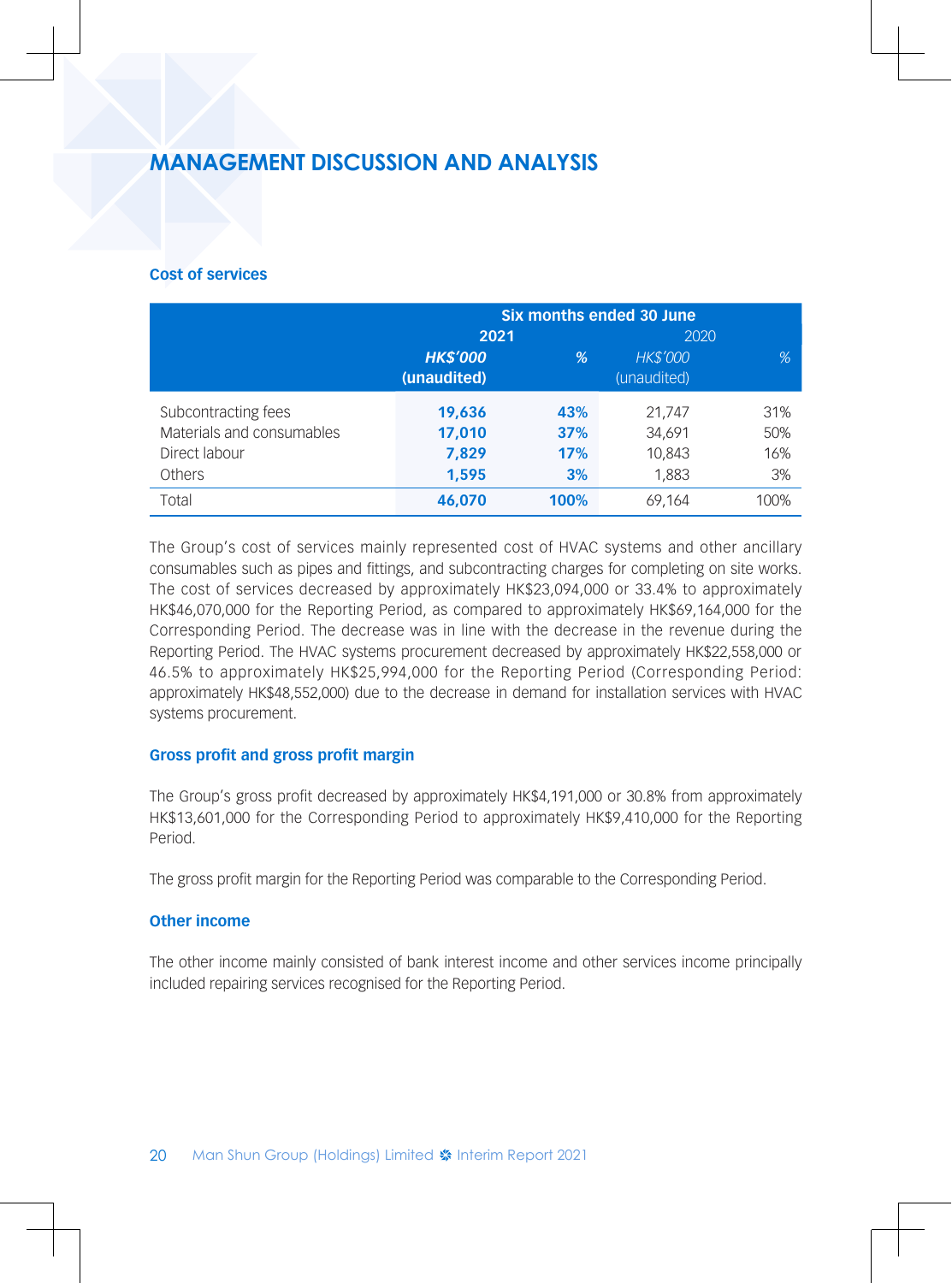#### **Administrative expenses**

Administrative expenses mainly comprised of staff costs, meals and entertainment expenses, depreciation expenses, transportation expenses and others. Administrative expenses decreased from approximately HK\$13,626,000 for the Corresponding Period to approximately HK\$11,598,000 for the Reporting Period. The decrease of administrative expenses of the Group was mainly due to the decrease in administrative staff costs.

#### **Finance costs**

Finance costs of approximately HK\$45,000 for the Reporting Period represented interest expenses on lease liabilities.

#### **Income tax expenses**

For the Reporting Period and Corresponding Period, the income tax expenses were approximately HK\$67,000 and HK\$379,000, respectively.

#### **(Loss)/profit and total comprehensive income attributable to equity shareholders of the Company**

For the Reporting Period, the Group's loss and total comprehensive income attributable to equity shareholders of the Company was approximately HK\$1,515,000 (Corresponding Period: profit and total comprehensive income of approximately HK\$1,812,000).

#### **Interim dividend**

The Board does not recommend any interim dividend for the Reporting Period (Corresponding Period: nil).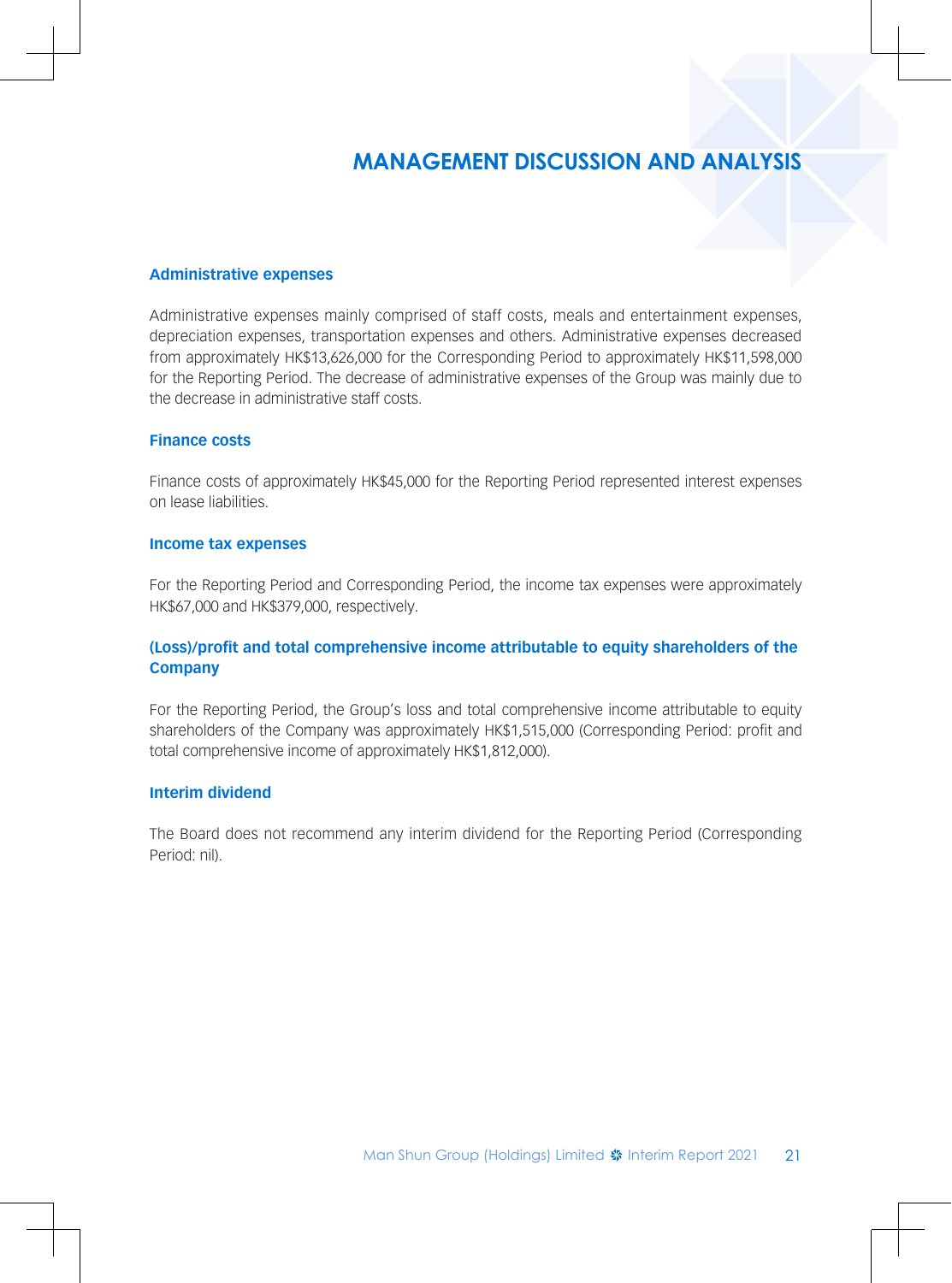#### **Trade and other receivables**

Trade receivables decreased by 47.0% from approximately HK\$28,228,000 as at 31 December 2020 to approximately HK\$14,956,000 as at 30 June 2021.

Retention receivables decreased by HK\$856,000 from approximately HK\$24,440,000 as at 31 December 2020 to approximately HK\$23,584,000 as at 30 June 2021. The decrease in retention receivables was in line with the progress of the projects.

Other receivables increased by HK\$664,000 from approximately HK\$629,000 as at 31 December 2020 to approximately HK\$1,293,000 as at 30 June 2021. The increase was mainly due to the increase in deposit payment for acquisition of materials.

#### **Trade and other payables**

Trade payables decreased by 3.5% from approximately HK\$6,035,000 as at 31 December 2020 to approximately HK\$5,824,000 as at 30 June 2021.

Other payables and accruals decreased by HK\$2,440,000 from approximately HK\$4,727,000 as at 31 December 2020 to approximately HK\$2,287,000 as at 30 June 2021. The amount decreased mainly due to the accrual of staff bonus as at 31 December 2020.

### **FUTURE PROSPECTS**

Looking forward, the Group will further expand the service capabilities to capture business opportunities and provide customers with comprehensive HVAC E&M engineering services with a prudent financial management strategy, pursuing a long-term healthy business growth and stable return to the shareholders.

The Group is seeking opportunities to invest or acquire equity interests of company in the People's Republic of China with businesses resembling that of the Group with the relevant licenses in order to obtain more projects and develop business prospects in China.

Competition is expected to remain keen, with profit margin tightening due to rising labour cost, rising operating cost and strong competition in the market. Nevertheless, as construction activity remains resilient, our management's strong capabilities and track record are expected to enable us to be competitive in these potential tenders. In addition, we are constantly evaluating our team and fleet to ensure that we are optimizing our competitiveness.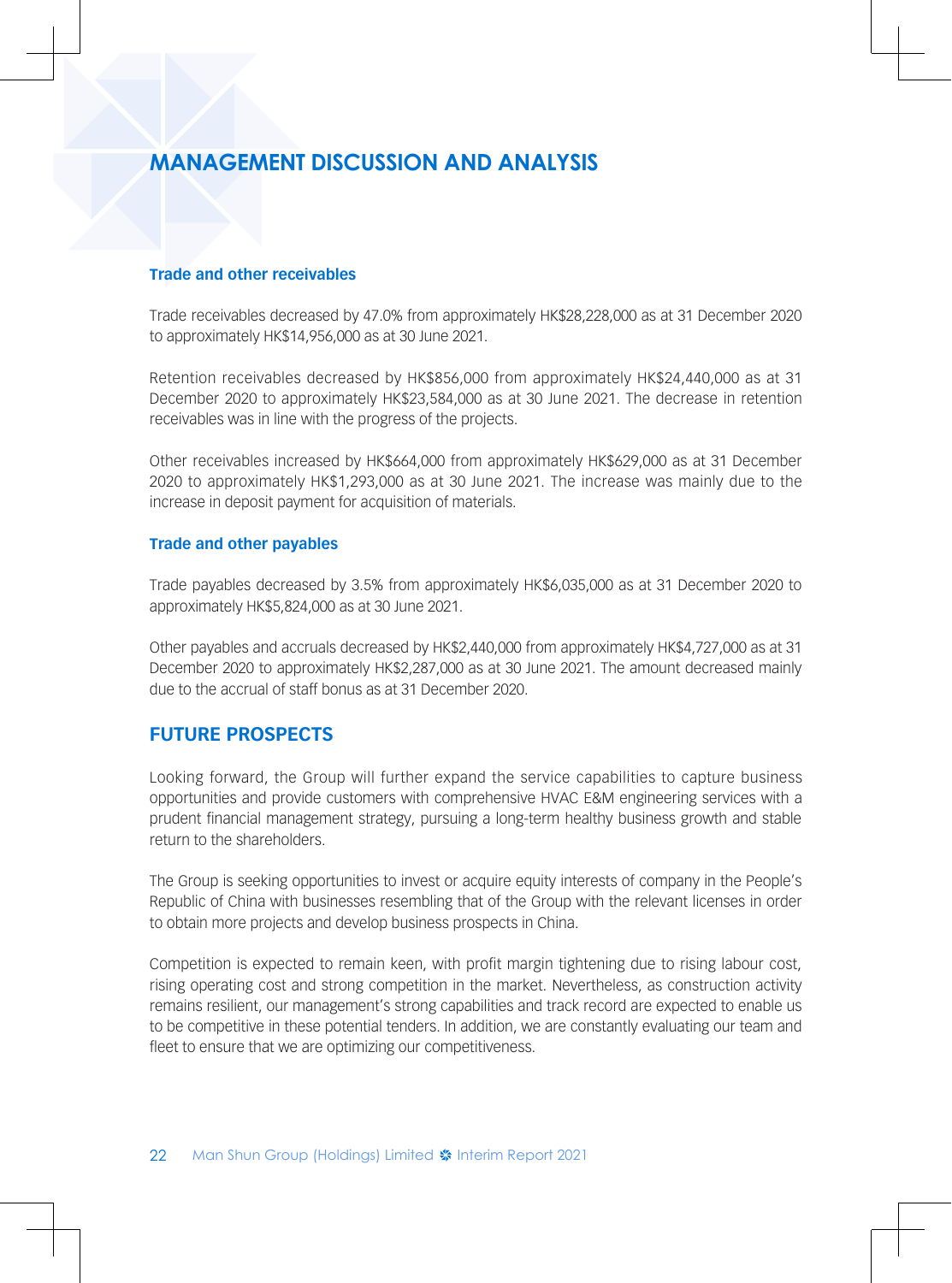Certain buildings under construction of one of our substantial project situated nearby the Tai Wai mass transit station need to be demolished and reconstructed. All works have been suspended at two blocks and the resumption date shall be notified in due course. As a result, the construction progress was adversely affected and caused delay. Additional subcontracting services, usage of materials, construction progress and storage fee of equipment may incur, and the Group will discuss with the main contractor in respect of the aforementioned fees caused by such delay. Delay of revenue recognition may lead to the decrease in the Group's financial results and given the uncertainties of the development of this project, the full impact on the Group's 2021 results could not be reasonably estimated at this stage.

The outbreak of the new coronavirus disease has continually had profound effects all over the world and on all kind of business and industries. Besides, Chinese government has cancelled the export tax rebate of 13% for steel products and thus increase the direct costs of the Group from the impact of an increase in prices of raw materials. This may lower the gross profits of the Group. The Group will closely monitor the situation and take appropriate measures to ensure that the Group can minimize the direct cost and operate efficiently.

#### **LIQUIDITY AND FINANCIAL RESOURCES**

During the six months ended 30 June 2021, the Group's working capital was financed by internal resources. The quick ratio of the Group, which is calculated based on the current assets divided by current liabilities was approximately 14.5 times (31 December 2020: approximately 11.9 times). The Group generally financed its daily operations from generated cash flows internally. The Group financed its business expansion and new business opportunities from the net proceeds. The remaining unused net proceeds as at 30 June 2021 were placed as interest bearing deposits with licensed bank in Hong Kong.

### **CAPITAL STRUCTURE**

Details of the Company's share capital are set out in Note 14 to the unaudited consolidated financial statements in this interim report.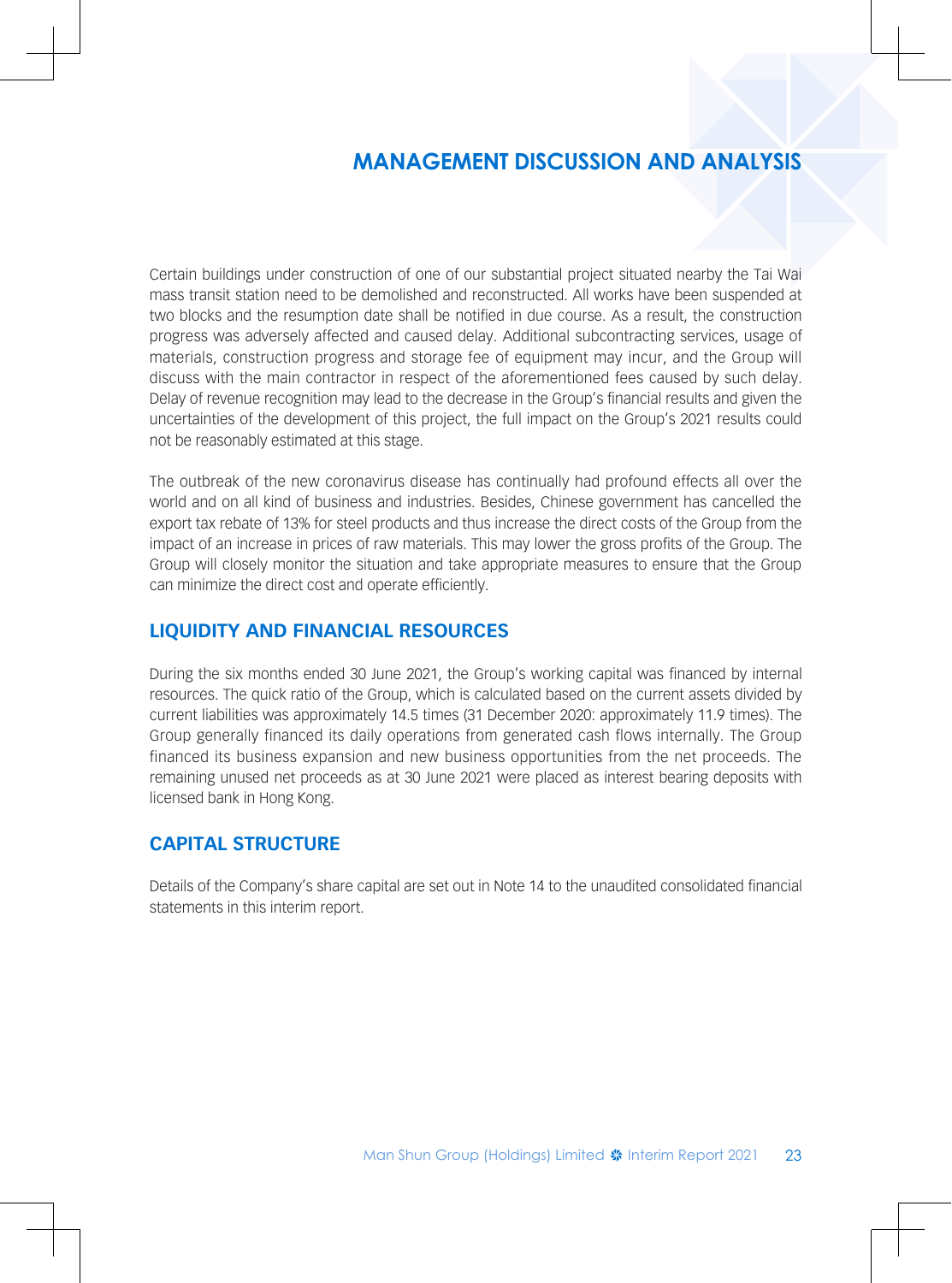### **FINANCIAL POLICIES**

The Group is exposed to liquidity risk in respect of settlement of its trade payables and financing obligations, and also in respect of its cash flow management. The Group's policy is to regularly monitor current and expected liquidity requirements to ensure that it maintains sufficient reserves of cash to meet its liquidity requirements in the short and longer term.

### **GEARING RATIO**

The Group's gearing ratio, which is calculated based on the total debt divided by total equity (defined as lease liabilities as at the respective period/year end divided by total equity as at the respective corresponding periods) was approximately 1.5% as at 30 June 2021 (As at 31 December 2020: 2.0%).

The Group's debt to equity ratio, which is calculated based on the total debt (defined as the lease liabilities minus cash and cash equivalents as at the respective period/year end divided by total equity as at the respective corresponding periods) was not applicable due to the Group recorded net cash position as at 30 June 2021.

### **CAPITAL EXPENDITURE**

During the six months ended 30 June 2021, the Group invested approximately HK\$89,000 (Corresponding Period: approximately HK\$700,000) in property, plant and equipment, mainly represented properties leased for own use.

### **CAPITAL COMMITMENTS**

As at 30 June 2021, the Group had no significant capital commitments.

### **CONTINGENT LIABILITIES**

Save as disclosed in note 17 to the condensed consolidated interim financial statements, the Group had no contingent liabilities as at 30 June 2021.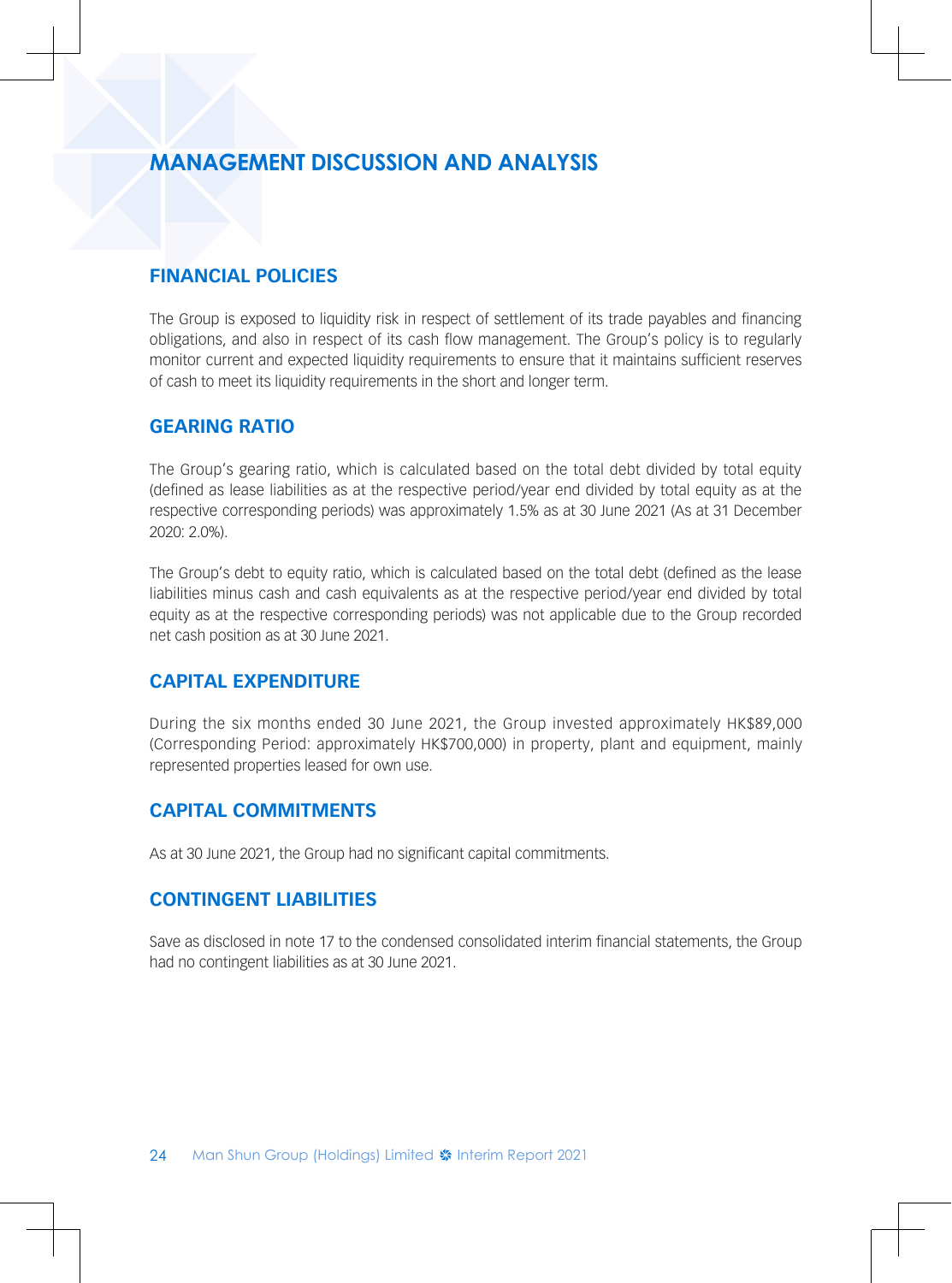### **SUBSEQUENT EVENT**

There is no material subsequent event undertaken by the Company or by the Group after 30 June 2021 and up to the date of this report.

#### **CHARGES ON THE GROUP'S ASSETS**

As at 30 June 2021, the Group's obligations under finance lease was secured by motor vehicle.

#### **SIGNIFICANT INVESTMENT, MATERIAL ACQUISITION AND DISPOSAL OF SUBSIDIARIES**

During the Reporting Period, the Group did not have any significant investment, material acquisition nor disposal of subsidiaries and affiliated companies.

### **FUTURE PLANS FOR MATERIAL INVESTMENTS OR CAPITAL ASSETS**

Save as disclosed in the Prospectus of the Company dated 28 June 2018 (the "**Prospectus**"), the Group did not have other future plans for material investments or capital assets.

#### **FOREIGN EXCHANGE RISK MANAGEMENT**

The Group's monetary assets, liabilities and transactions are principally denominated in Hong Kong dollars. The Group is not significantly exposed to foreign currency risk arising from monetary assets and liabilities that are denominated in currencies other than the functional currencies of the respective group entities.

The Group currently does not have a foreign currency hedging policy as the foreign currency risk is considered to be insignificant. However, the management will continue to closely monitor the Group's foreign exchange risk exposure and will consider hedging significant foreign exchange exposure when necessary.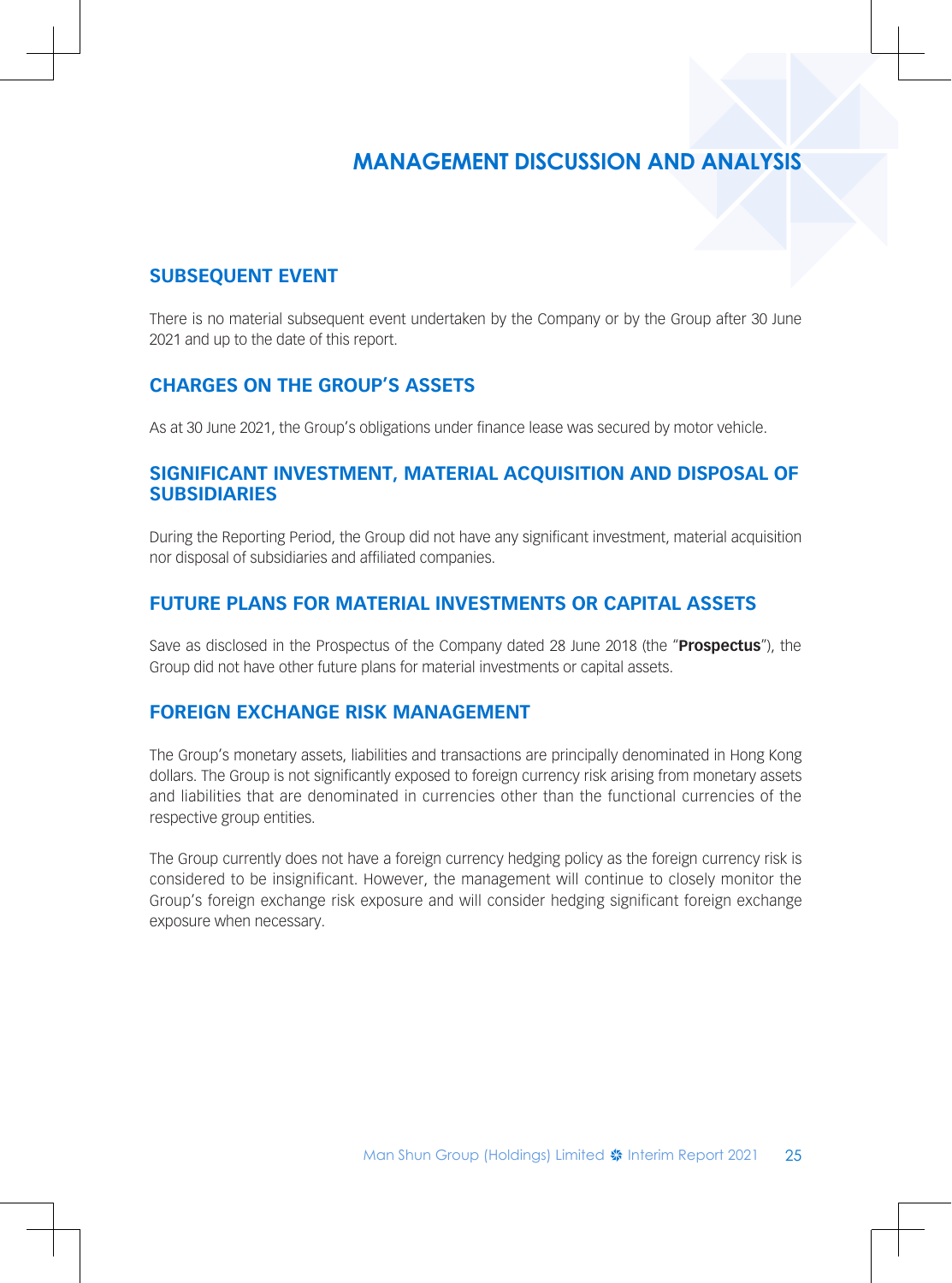### **INFORMATION ON EMPLOYEES**

As at 30 June 2021, the Group employed 74 employees (31 December 2020: 82 employees) with total staff cost (including Director's emoluments) of approximately HK\$15,673,000 incurred for the Reporting Period (Corresponding Period: approximately HK\$14,535,000). The Group's remuneration packages are generally structured with reference to market terms and individual merits.

### **DEED OF NON-COMPETITION**

The controlling shareholders of the Company, namely Mr. Cheung Yuen Tung, Mr. Cheung Yuen Chau and Prime Pinnacle Limited (collectively, the "**Controlling Shareholders**") entered into a deed of non-competition dated 8 June 2018 ("**Deed of Non-competition**") in favour of the Company (for itself and as trustee for each of its subsidiaries). For details of the Deed of Noncompetition, please refer to the section headed "Relationship with our Controlling Shareholders — Deed of Non-competition" in the Prospectus. Each of the Controlling Shareholders has confirmed that none of them is engaged in or interested in any business (other than the Group) which, directly or indirectly, competes or may compete with the business of the Group. The independent nonexecutive Directors have also reviewed the status of compliance and written confirmation from each of the Controlling Shareholders, and confirmed that all the undertakings under the Deed of Non-competition have been complied with by each of the Controlling Shareholders since 11 July 2018, the shares of the Company were successfully listed on the Stock Exchange, (the "**Listing Date**") and up to the date of this report.

### **COMPETING INTEREST**

Since the Listing Date and up to the date of this report, none of the Directors or the Controlling Shareholders of the Company or their close associates is interested in any business which competes or may compete, either directly or indirectly, with the business of the Group nor any conflicts of interest which has or may have with the Group.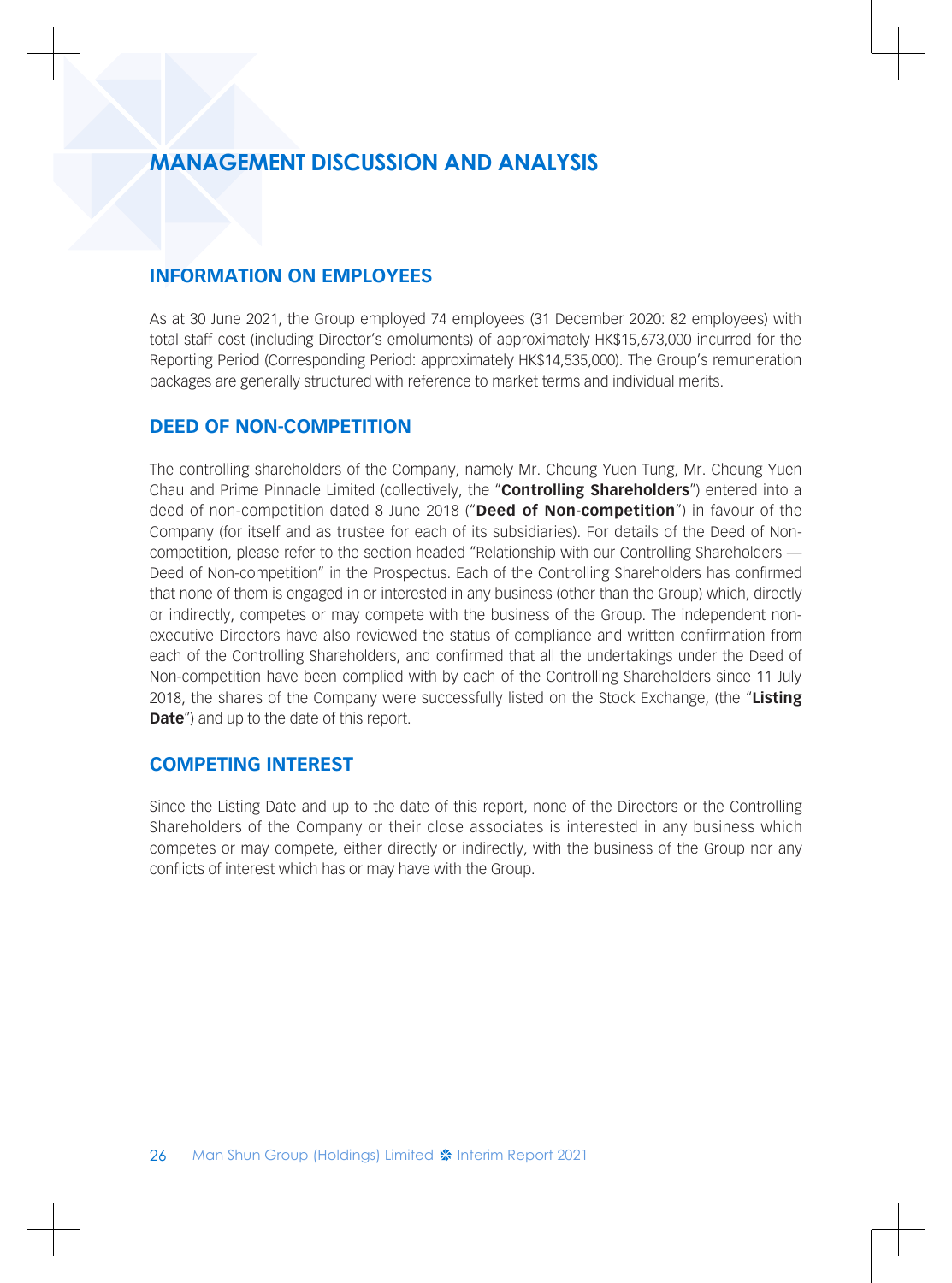### **USE OF PROCEEDS**

The Company successfully listed on the Stock Exchange on 11 July 2018 and 250,000,000 ordinary shares were issued at HK\$0.52 per share by way of share offer (the "**Share Offer**"). Net proceeds from the Share Offer was approximately HK\$102.4 million (after deducting the underwriting fees and other related expenses).

The net proceeds will be used for the intended purposes as set out in the section headed "Future Plans and Use of Proceeds" of the Prospectus. Set out below is the actual utilisation of net proceeds up to the date of this report:

|                                                                                             | <b>Net</b><br>proceeds<br><b>HK\$'000</b> | <b>Utilised</b><br><b>HK\$'000</b> | <b>Unutilised</b><br><b>HK\$'000</b> | <b>Expected</b><br>timeline |
|---------------------------------------------------------------------------------------------|-------------------------------------------|------------------------------------|--------------------------------------|-----------------------------|
| Procurement of HVAC systems<br>(note)<br>Taking out surety bonds<br>General working capital | 87,654<br>4,608<br>10.138                 | 73,550<br>4.226<br>10.138          | 14,104<br>382                        | End of 2021<br>End of 2021  |
|                                                                                             | 102.400                                   | 87.914                             | 14.486                               |                             |

*Note*: Due to the suspension of all works at two blocks of our substantial project situated nearby the Tai Wai mass transit station, the project development has exposed to considerable uncertainty which caused progress delay, and thus the Group's management are unable to reliably estimate when the HVAC systems of the project can be procured at this time.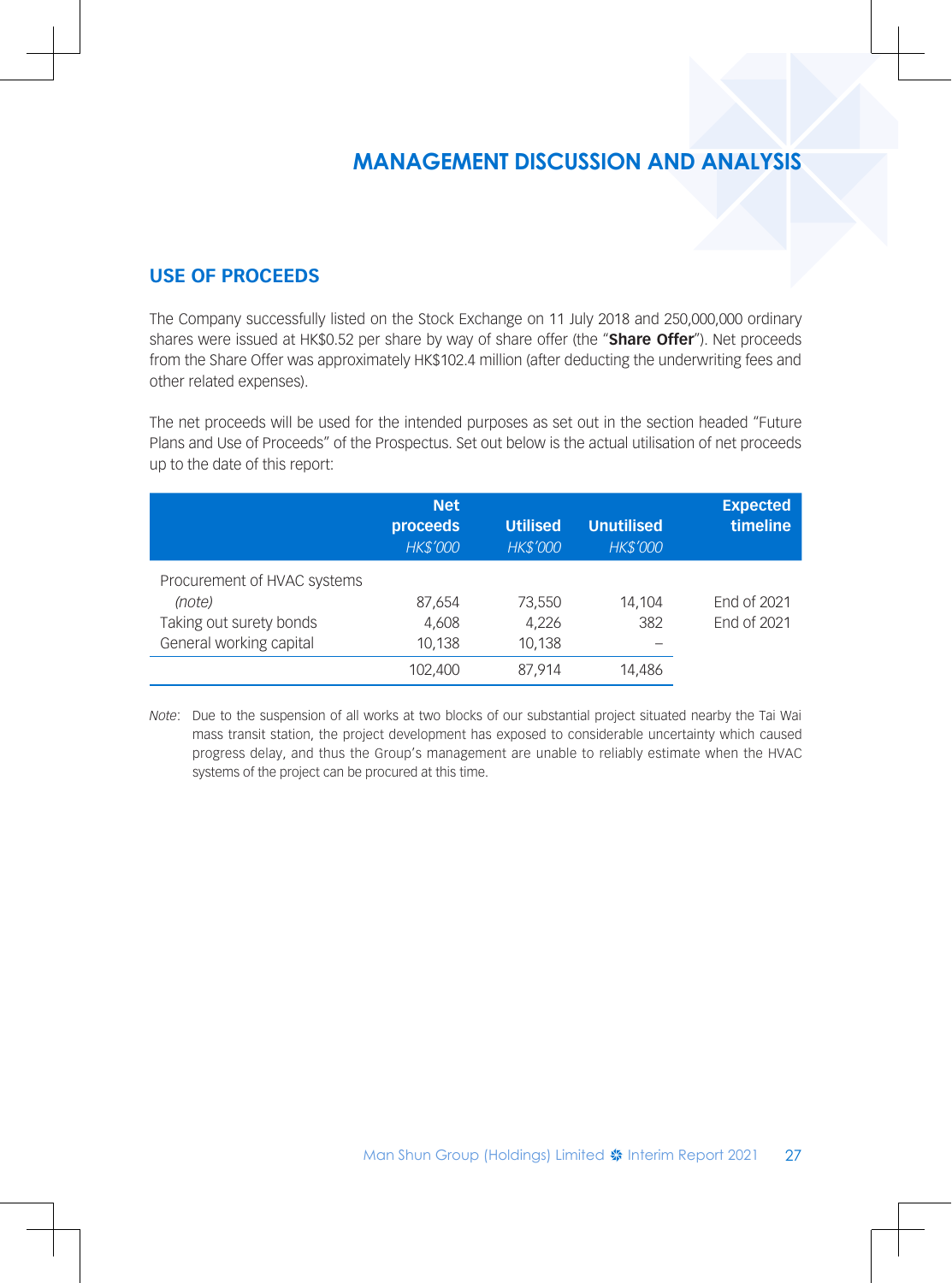### **DISCLOSURE OF INTEREST**

#### **Directors' and chief executive's interests and short positions in Shares and underlying Shares and debentures of the Company and its associated corporations**

As at 30 June 2021, the interests or short positions of the Directors and chief executives of the Company in the Shares, underlying shares or debentures of the Company or any of its associated corporations (within the meaning of Part XV of the Securities and Futures Ordinance (the "**SFO**") (Cap.571 of the Laws of Hong Kong)) which were required to be: (i) notified to the Company and the Stock Exchange pursuant to Divisions 7 and 8 of Part XV of the SFO (including interests and short positions which the Directors and chief executive of the Company were taken or deemed to have under such provisions of the SFO); (ii) entered in the register kept by the Company pursuant to section 352 of the SFO; or (iii) notified to the Company and the Stock Exchange pursuant to the Model Code for Securities Transactions by Directors of Listed Issuers (the "**Model Code**") as set out in Appendix 10 of the Listing Rules, are set out below:

| <b>Name of Director</b>                        | Capacity/<br>Nature of interest       | <b>Number of</b><br><b>Shares</b> | <b>Approximate</b><br>percentage of<br>shareholding |
|------------------------------------------------|---------------------------------------|-----------------------------------|-----------------------------------------------------|
| Mr. Cheung Yuen Tung<br>("Tony Cheung") (note) | Interest in controlled<br>corporation | 750,000,000                       | 75%                                                 |
| Mr. Cheung Yuen Chau<br>("Gary Cheung") (note) | Interest in controlled<br>corporation | 750,000,000                       | 75%                                                 |

#### *(i) Long positions in the Share*

*Note:* Prime Pinnacle Limited ("**Prime Pinnacle**") is beneficially owned as to 51% by Mr. Tony Cheung and 49% by Mr. Gary Cheung. On 12 March 2018, Mr. Tony Cheung and Mr. Gary Cheung entered into the concert party deed to acknowledge and confirm, among other things, that they are parties acting in concert and are deemed to be interested in the shares held by Prime Pinnacle.

#### *(ii) Long position in the ordinary shares of associated corporation*

| Name of Director       | Name of<br>associated<br>corporation | Capacity/<br>Nature of interest | Number of<br>share(s)<br>held | Approximate<br>percentage of<br>shareholding |
|------------------------|--------------------------------------|---------------------------------|-------------------------------|----------------------------------------------|
| Mr. Tony Cheung (note) | Prime Pinnacle                       | Beneficial owner                | 51                            | 51%                                          |
| Mr. Gary Cheung (note) | Prime Pinnacle                       | Beneficial owner                | 49                            | 49%                                          |

*Note:* Prime Pinnacle is the direct shareholder of the Company and is an associated corporation within the meaning of Part XV of the SFO.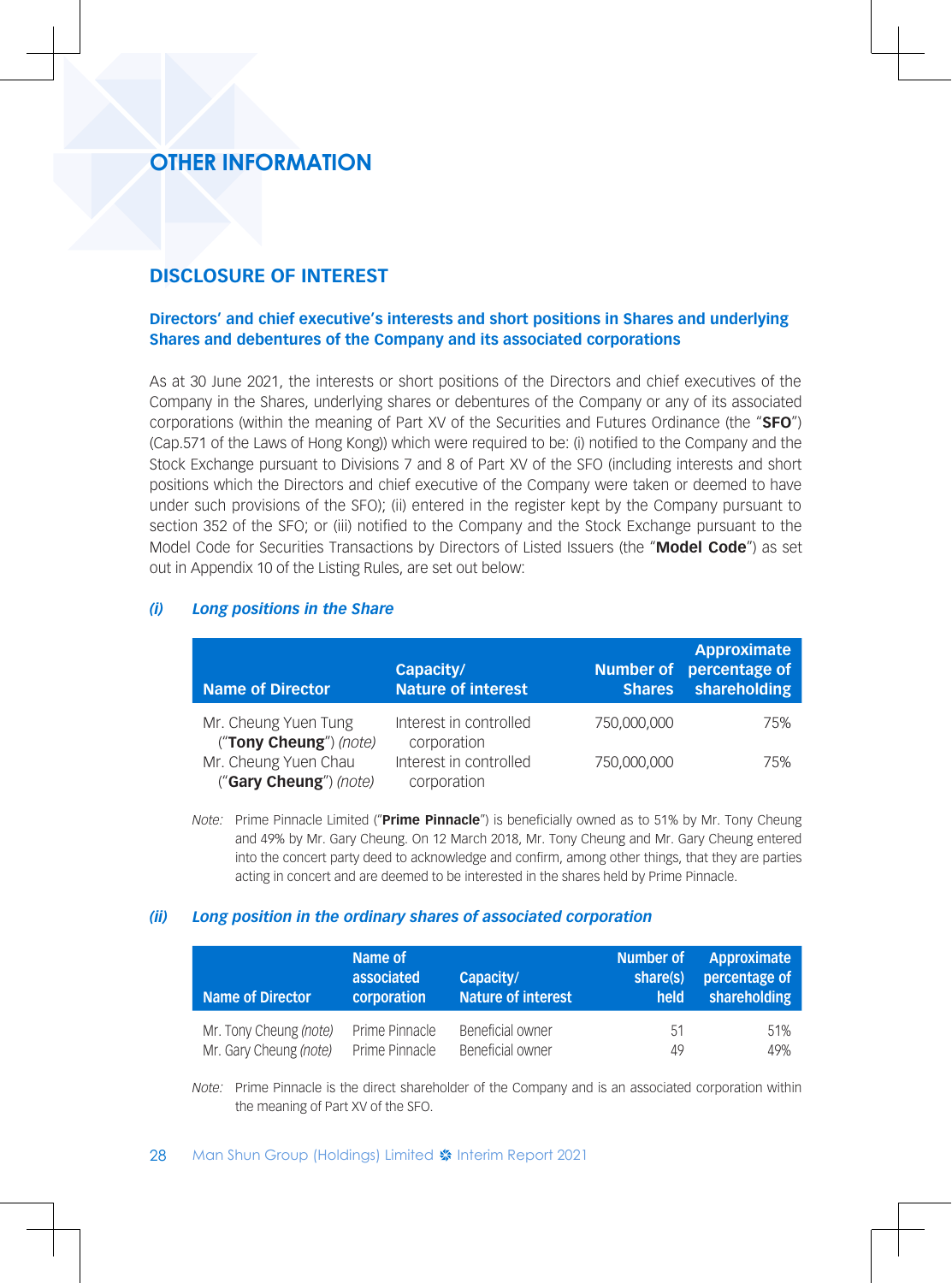#### **Substantial shareholders' interests and short positions in shares and underlying shares of the Company**

So far as is known to any Director or chief executive of the Company, as at 30 June 2021, the following persons (other than a Director or a chief executive of the Company) had, or were taken or deemed to have interests or short positions in the Shares or underlying shares of the Company which are required to be disclosed to the Company under the provision of Divisions 2 and 3 of Part XV of the SFO, or which were entered in the register kept by the Company pursuant to section 336 of the SFO:

| Name of shareholder                  | Capacity/<br>Nature of interest | <b>Shares</b> | <b>Approximate</b><br>Number of percentage of<br>shareholding |
|--------------------------------------|---------------------------------|---------------|---------------------------------------------------------------|
| Prime Pinnacle (note 1)              | Beneficial owner                | 750,000,000   | 75%                                                           |
| Ms. Chan Ho Fung (note 2)            | Interest of spouse              | 750,000,000   | 75%                                                           |
| Ms. Cheng Phyllis Woon Kink (note 3) | Interest of spouse              | 750,000,000   | 75%                                                           |

*Notes:*

- (1) Prime Pinnacle is beneficially owned as to 51% by Mr. Tony Cheung and 49% by Mr. Gary Cheung. On 12 March 2018, Mr. Tony Cheung and Mr. Gary Cheung entered into the concert party deed to acknowledge and confirm, among other things, that they are parties acting in concert and are deemed to be interested in the Shares held by Prime Pinnacle.
- (2) Ms. Chan Ho Fung is the spouse of Mr. Tony Cheung. Accordingly, Ms. Chan Ho Fung is deemed or taken to be interested in the shares in which Mr. Tony Cheung is interested under the SFO.
- (3) Ms. Cheng Phyllis Woon Kink is the spouse of Mr. Gary Cheung. Accordingly, Ms. Cheng Phyllis Woon Kink is deemed or taken to be interested in the shares in which Mr. Gary Cheung is interested under the SFO.

Save as disclosed above, the Company had not been notified by any other persons (other than Directors or chief executives of the Company) who had interests or short positions in the Shares or underlying shares of the Company which are required to be disclosed to the Company under the provisions of Divisions 2 and 3 of Part XV of the SFO, or which were entered in the register kept by the Company pursuant to section 336 of the SFO as at 30 June 2021.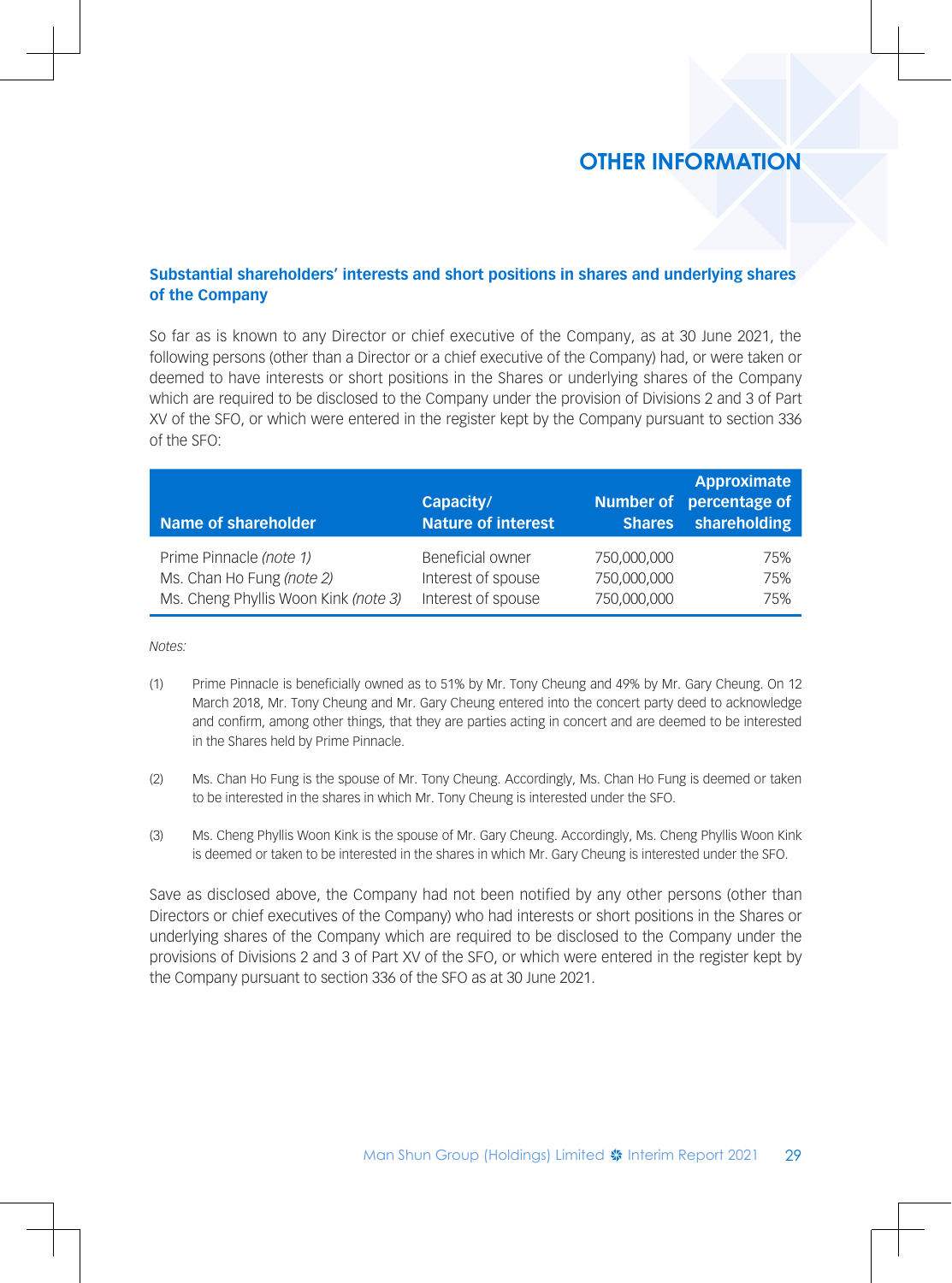### **SHARE OPTION SCHEME**

Pursuant to a resolution passed by all the shareholders on 8 June 2018, the Company has conditionally adopted the share option scheme (the "**Share Option Scheme**") for the purpose of providing incentives or rewards to the eligible participants for their contribution to the Group and enable the Group to recruit and retain high-calibre employees and attract human resources that are valuable to the Group. The Board is entitled at any time and from time to time grant options pursuant to the Share Option Scheme to the Directors (including executive Directors, non-executive Directors and independent non-executive Directors), the directors of the Company's subsidiaries and employees of the Group and any other persons (including consultants or advisers) whom the Board considers have contributed or will contribute to the Group. The Directors were authorised to grant options to subscribe for shares of the Company and to allot, issue and deal with the shares pursuant to the exercise of options granted under the Share Option Scheme and to take all such steps as may be necessary and/or desirable to implement and give effect to the Share Option Scheme. The maximum number of shares in respect of which options may be granted under the Share Option Scheme and under any other share option schemes of the Company must not, in aggregate, exceed 10% of the total number of shares in issue immediately following completion of the Global Offering (as defined in the Prospectus dated 28 June 2018), being 1,000,000,000 shares, excluding any shares that may be issued under the options which have lapsed in accordance with the terms of the Share Option Scheme (or any other share option schemes of the Company), unless otherwise approved by the shareholders of the Company in general meeting and/or such other requirements prescribed under the Listing Rules from time to time.

Unless otherwise approved by the shareholders of the Company in general meeting, the number of shares that may be granted to an eligible participant under the Share Option Scheme and any other share option schemes of the Company (including both exercised and outstanding options) shall not exceed 1% of the shares in issue of the Company within any 12-month period. Any grant of options to a Director, chief executive or substantial shareholder (as defined in the Listing Rules) of the Company or any of their respective associates (as defined in the Listing Rules) is required to be approved by the independent non-executive Directors. Unless otherwise approved by the shareholders of the Company in general meeting and/or such other requirements prescribed under the Listing Rules, the number of shares that may be granted to a substantial shareholder or any independent non-executive Director or their respective associates under the Share Option Scheme and any other share option schemes of the Company (including both exercised and outstanding options) shall not exceed 0.1% of the shares in issue, having an aggregate value in excess of HK\$5 million, within any 12-month period.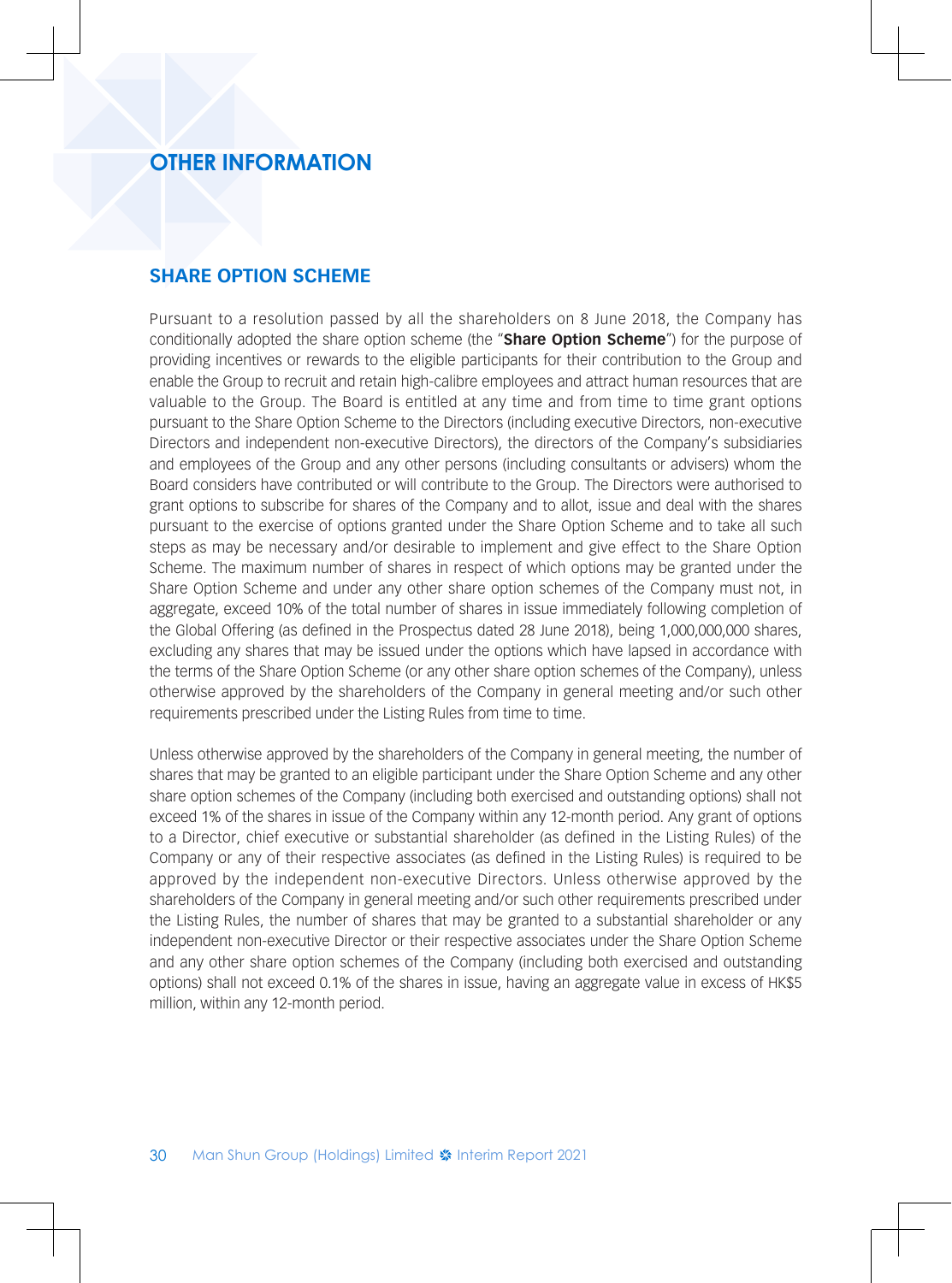The Board may, at its discretion, determine the minimum period for which the option has to be held before it can be exercised, and the period during which an option may be exercised. However, no options shall be exercised ten years after they have been granted. The subscription price of a share in respect of a particular option shall be not less than the highest of (i) the closing price of the shares as stated in the Stock Exchange's on the daily quotation sheet on the date of the grant of the option, which must be a trading day; (ii) the average closing price of the shares as stated in the Stock Exchange's daily quotations sheets for the five trading days immediately preceding the date of the grant of the option; and (iii) the nominal value of a share. The Share Option Scheme shall take effect from the date it is adopted and shall remain effective within a period of 10 years from that date.

From the date that the Share Option Scheme became effective and unconditional and up to the date of this interim report, no share options were granted under the Share Option Scheme.

### **PURCHASE, SALES OR REDEMPTION OF THE COMPANY'S LISTED SECURITIES**

During the Reporting Period, neither the Company nor any of its subsidiaries purchased, sold or redeemed any shares of the Company.

### **COMPLIANCE WITH THE CORPORATE GOVERNANCE CODE OF THE LISTING RULES**

The Board has been adamant in upholding high standards of corporate governance to maximise the operational efficiency, corporate values and shareholder returns. The Company adopted sound governance and disclosure practices and continued to upgrade internal control system, strengthen risk control management and reinforce the corporate governance structure.

The Company has complied with all the code provisions of the Corporate Governance Code as set out in Appendix 14 to the Rules Governing the Listing of Securities on The Stock Exchange of Hong Kong Limited ("**Listing Rules**"), for the Reporting Period.

#### **MODEL CODE OF SECURITIES TRANSACTIONS BY DIRECTORS**

The Company has adopted the Model Code as set out in Appendix 10 of the Listing Rules as its code of conduct regarding directors' securities transactions. The Company has made specific enquiry of all Directors, they confirmed that they had complied with the required standard set out in the Model Code throughout the Reporting Period.